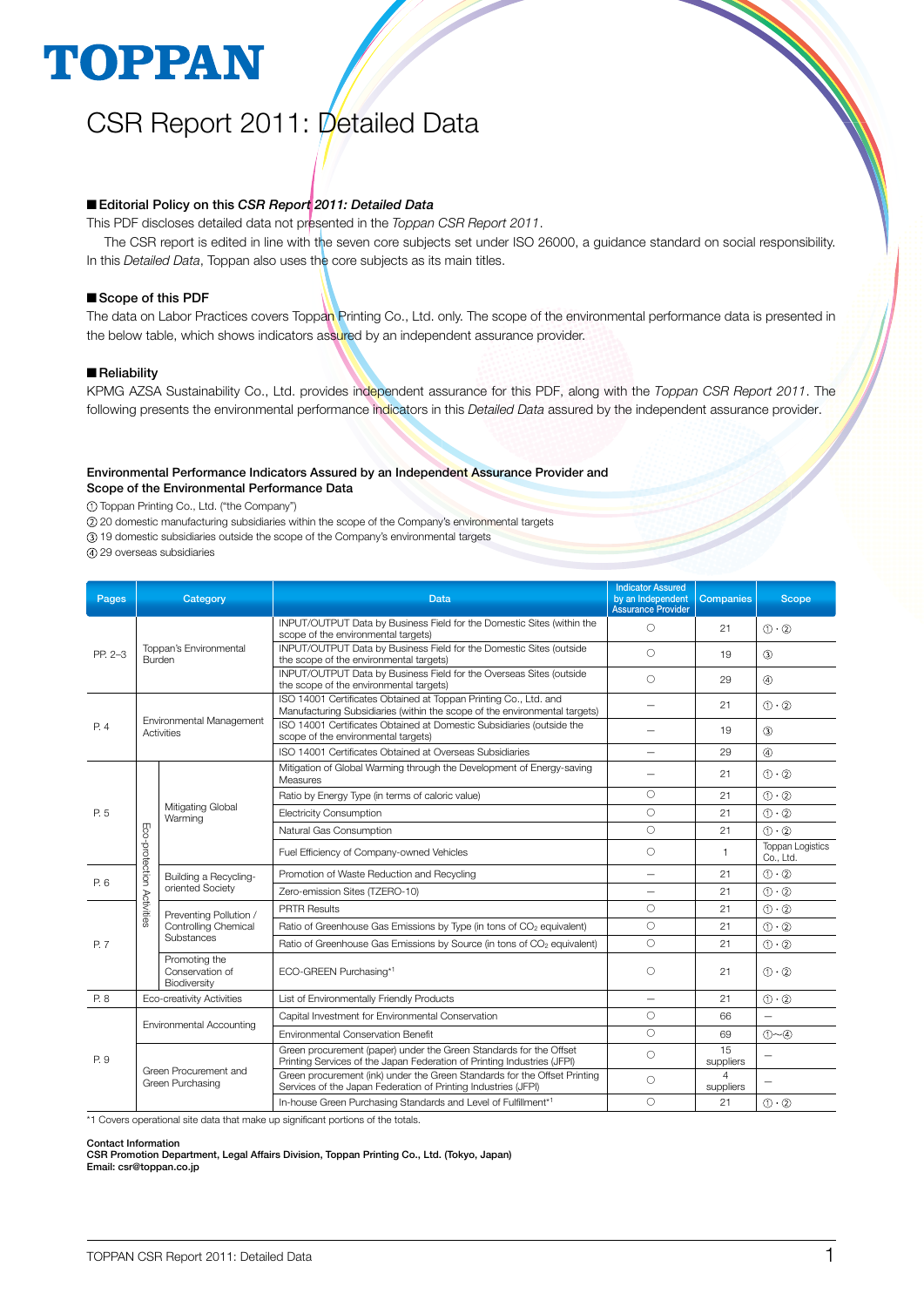### Labor Practices

#### Results in Human Asset Development **Retention Rate for Recruits** Retention Rate for Recruits

|             | <b>Funds Spent on Training</b><br>per Employee | <b>Usage Rate of Toppan</b><br><b>Training Center*1</b>  |
|-------------|------------------------------------------------|----------------------------------------------------------|
| Fiscal 2008 | 35,325 yen                                     | 59.2%                                                    |
| Fiscal 2009 | 41,789 yen                                     | 68.8%                                                    |
| Fiscal 2010 | 35,471 yen                                     | 78.4%                                                    |
| .           | .                                              | <b>Contract Contract Contract Contract Contract</b><br>. |

\*1 The usage rate is calculated by dividing the number of days the facility was actually used (including use by subsidiaries and affiliated companies) by the number of days it was available.

### (Percentage of fiscal 2008 hires still working at Toppan)

|                                                                | <b>Male</b> | Female |
|----------------------------------------------------------------|-------------|--------|
| Hired on April 1, 2008                                         | 430         | 127    |
| Still with Toppan as of April 1, 2011                          | 380         | 114    |
| Retention rate                                                 | 88%         | 90%    |
| Average total for males and females                            | 89%         |        |
| Percentage who leave the Company<br>before working three years | 11%         |        |

### Environment

#### Toppan's Environmental Burden\*2

INPUT/OUTPUT Data by Business Field for the Domestic Sites (within the scope of the environmental targets)

|                        | Category               | <b>Chief Component</b>                                                  | <b>Information &amp;</b><br><b>Networks</b> | Living<br><b>Environment</b> | <b>Electronics</b>                                                                                                                                                                                                                                                             | Non-production<br><b>Sites</b> | <b>Total</b> |
|------------------------|------------------------|-------------------------------------------------------------------------|---------------------------------------------|------------------------------|--------------------------------------------------------------------------------------------------------------------------------------------------------------------------------------------------------------------------------------------------------------------------------|--------------------------------|--------------|
|                        |                        | Total input (tons)                                                      | 853,977                                     | 551,988                      | 44,467                                                                                                                                                                                                                                                                         |                                | 1,450,432    |
|                        |                        | Papers (tons)                                                           | 833,332                                     | 343,269                      | 405                                                                                                                                                                                                                                                                            |                                | 1,177,006    |
| <b>INPUT</b><br>OUTPUT |                        | Plastic (tons)                                                          | 2.456                                       | 141.297                      | 3.406<br>12,131<br>3,122<br>25,403<br>6,241<br>847<br>5.394<br>10,479<br>244<br>56<br>10,179<br>0<br>4,814<br>4,709<br>254,010<br>0<br>21,797<br>13,115<br>0<br>12<br>9,986<br>9,386<br>600<br>$\Omega$<br>363<br>48,013<br>14,157<br>17,852<br>736<br>503<br>32,475<br>32,209 |                                | 147.159      |
|                        | Material               | Glass (tons)                                                            | 1                                           | $\mathbf{1}$                 |                                                                                                                                                                                                                                                                                | $\overline{\phantom{0}}$       | 12,133       |
|                        |                        | Ink, solvent (tons)                                                     | 16,045                                      | 59,753                       |                                                                                                                                                                                                                                                                                | $\overline{\phantom{0}}$       | 78,920       |
|                        |                        | Other (tons)                                                            | 2,143                                       | 7,668                        |                                                                                                                                                                                                                                                                                | $\overline{\phantom{0}}$       | 35,214       |
|                        |                        | Total energy consumption (1,000 GJ)                                     | 4,285                                       | 5,371                        |                                                                                                                                                                                                                                                                                | 692                            | 16,589       |
|                        | Energy                 | Primary energy [fuel] (1,000 GJ)                                        | 1,514                                       | 1,508                        |                                                                                                                                                                                                                                                                                | 102                            | 3.971        |
|                        |                        | Secondary energy [electricity, steam] (1,000 GJ)                        | 2.771                                       | 3,863                        |                                                                                                                                                                                                                                                                                | 590                            | 12,618       |
|                        |                        | Water consumption (1,000 m <sup>3</sup> )                               | 1,122                                       | 1,876                        |                                                                                                                                                                                                                                                                                | 347                            | 13,824       |
|                        |                        | Industrial water $(1,000 \text{ m}^3)$                                  | 439                                         | 508                          |                                                                                                                                                                                                                                                                                | $\circ$                        | 1,191        |
|                        |                        | Municipal water (1,000 m <sup>3</sup> )                                 | 459                                         | 551                          |                                                                                                                                                                                                                                                                                | 335                            | 1,401        |
|                        | Water                  | Groundwater (1,000 m <sup>3</sup> )                                     | 221                                         | 817                          |                                                                                                                                                                                                                                                                                | $\circ$                        | 11,217       |
|                        |                        | Rainwater (1,000 m <sup>3</sup> )                                       | 3                                           | 0                            |                                                                                                                                                                                                                                                                                | 12                             | 15           |
|                        |                        | Use of water circulated on premises (1,000 m <sup>3</sup> )             | $\Omega$                                    | 13                           |                                                                                                                                                                                                                                                                                | $\circ$                        | 4,827        |
|                        | Chemical<br>substances | Handling of chemical substances designated<br>under the PRTR law (tons) | 1,289                                       | 2,680                        |                                                                                                                                                                                                                                                                                | 3                              | 8,681        |
|                        |                        | CO <sub>2</sub> emission (t-CO <sub>2</sub> )                           | 184,556                                     | 255,675                      |                                                                                                                                                                                                                                                                                | 27,949                         | 722,190      |
|                        |                        | Emission of ozone-depleting substances (ODP-kg)                         | 12                                          | 67                           |                                                                                                                                                                                                                                                                                | 0                              | 79           |
|                        |                        | NOx emission (kg)                                                       | 42,019                                      | 77,248                       |                                                                                                                                                                                                                                                                                | 2,321                          | 143,385      |
|                        | Atmosphere             | SOx emission (kg)                                                       | 19                                          | 17,592                       |                                                                                                                                                                                                                                                                                | $\Omega$                       | 30,726       |
|                        |                        | Emission of dioxins (mg-TEQ)                                            | 4                                           | 76                           |                                                                                                                                                                                                                                                                                | 0                              | 80           |
|                        |                        | Release of chemical substances designated under<br>the PRTR law (tons)  | 64                                          | 321                          |                                                                                                                                                                                                                                                                                | 1                              | 398          |
|                        |                        | Total effluent discharge (1,000 m <sup>3</sup> )                        | 718                                         | 1,342                        |                                                                                                                                                                                                                                                                                | 279                            | 12,325       |
|                        |                        | Public water system (1,000 m <sup>3</sup> )                             | 9                                           | 849                          |                                                                                                                                                                                                                                                                                | $\Omega$                       | 10,244       |
|                        |                        | Sewage system (1,000 m <sup>3</sup> )                                   | 706                                         | 484                          |                                                                                                                                                                                                                                                                                | 279                            | 2,069        |
|                        |                        | Underground penetration (1,000 m <sup>3</sup> )                         | 3                                           | 9                            |                                                                                                                                                                                                                                                                                | $\Omega$                       | 12           |
|                        | Water and soil         | Onsite evaporation (1,000 m <sup>3</sup> )                              | 396                                         | 407                          |                                                                                                                                                                                                                                                                                | 45                             | 1,211        |
|                        | environments           | BOD (kg)                                                                | 30                                          | 2,979                        |                                                                                                                                                                                                                                                                                | 0                              | 51,022       |
|                        |                        | COD (kg)                                                                | $\circ$                                     | 1,761                        |                                                                                                                                                                                                                                                                                | $\circ$                        | 15,918       |
|                        |                        | Nitrogen discharge (kg)                                                 | $\circ$                                     | 10,492                       |                                                                                                                                                                                                                                                                                | 0                              | 28,344       |
|                        |                        | Phosphorous discharge (kg)                                              | $\circ$                                     | 1,339                        |                                                                                                                                                                                                                                                                                | $\circ$                        | 2.075        |
|                        |                        | Release of chemical substances designated under<br>the PRTR law (kg)    | 0                                           | 51                           |                                                                                                                                                                                                                                                                                | $\Omega$                       | 554          |
|                        |                        | Total discharge (tons)                                                  | 143,386                                     | 100,156                      |                                                                                                                                                                                                                                                                                | 1,828                          | 277,845      |
|                        | Waste                  | Recycled (tons)                                                         | 142,909                                     | 99,197                       |                                                                                                                                                                                                                                                                                | 1,518                          | 275,833      |
|                        |                        | Final landfill waste disposal (tons)                                    | 60                                          | 534                          | 28                                                                                                                                                                                                                                                                             | 21                             | 643          |

\*2 Energy consumption associated with fuel consumption is calculated using the conversion factor specified in the year 2000 amendment of the Act on the Rational Use of Energy of Japan. Energy consumption associated with electricity consumption is calculated uniformly as 0.00983 GJ/kWh. CO2 emissions are calculated by the method<br>specified in the Guidelines for Calculating Greenhouse Gas E electricity consumption are calculated uniformly as 0.378 t-CO<sub>2</sub>/MWh. CO<sub>2</sub> emissions associated with electricity consumption at overseas sites, however, are calculated based on the CO2 emission conversion factors (applied to specific countries for 2000) published by the Greenhouse Gas Protocol (GHG Protocol) Initiative.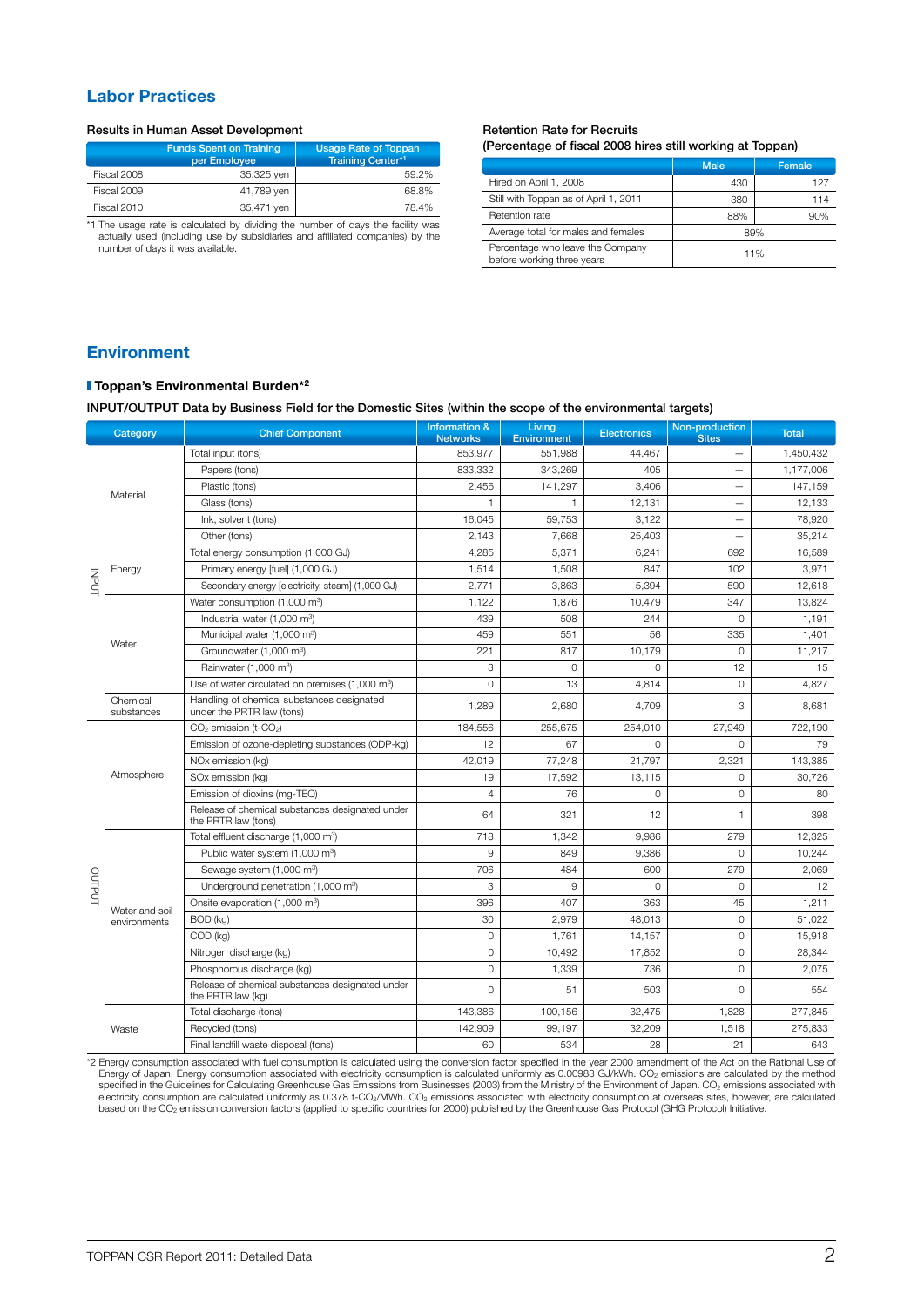|              | Category                                                                                                                                                                                                                                                                                                                                                                                                                                                                                                                                                                                                                                                                                                                                                                                                                                                                                                                                                                                                                                                                        | <b>Chief Component</b>                           | <b>Information &amp;</b><br><b>Networks</b> | Living<br><b>Environment</b> | <b>Electronics</b>                                                                                                                                                                                                                                                                                                                                                                                                                                                                                                                                                                                                                                                                                                                                                                 | Non-production<br><b>Sites</b> | <b>Total</b> |
|--------------|---------------------------------------------------------------------------------------------------------------------------------------------------------------------------------------------------------------------------------------------------------------------------------------------------------------------------------------------------------------------------------------------------------------------------------------------------------------------------------------------------------------------------------------------------------------------------------------------------------------------------------------------------------------------------------------------------------------------------------------------------------------------------------------------------------------------------------------------------------------------------------------------------------------------------------------------------------------------------------------------------------------------------------------------------------------------------------|--------------------------------------------------|---------------------------------------------|------------------------------|------------------------------------------------------------------------------------------------------------------------------------------------------------------------------------------------------------------------------------------------------------------------------------------------------------------------------------------------------------------------------------------------------------------------------------------------------------------------------------------------------------------------------------------------------------------------------------------------------------------------------------------------------------------------------------------------------------------------------------------------------------------------------------|--------------------------------|--------------|
|              |                                                                                                                                                                                                                                                                                                                                                                                                                                                                                                                                                                                                                                                                                                                                                                                                                                                                                                                                                                                                                                                                                 | Total energy consumption (1,000 GJ)              | 2,417                                       | 763                          | 22<br>533<br>76<br>$\Omega$<br>93<br>670<br>457<br>22<br>92<br>1,032<br>$\overline{4}$<br>$\circ$<br>0<br>0<br>92<br>23<br>$\overline{4}$<br>$\Omega$<br>1,009<br>$\Omega$<br>$\Omega$<br>$\Omega$<br>$\circ$<br>$\Omega$<br>24<br>$\Omega$<br>76<br>131<br>$\Omega$<br>30,593<br>22.769<br>865<br>5<br>$\Omega$<br>$\Omega$<br>3,864<br>3,171<br>8<br>$\circ$<br>2,549<br>$\mathbf{1}$<br>$\mathbf{O}$<br>$\Omega$<br>$\Omega$<br>6<br>$\Omega$<br>0<br>56<br>865<br>$\overline{4}$<br>36<br>853<br>$\circ$<br>20<br>12<br>$\overline{4}$<br>$\Omega$<br>$\Omega$<br>$\Omega$<br>167<br>$\Omega$<br>36<br>167<br>$\circ$<br>4,775<br>$\circ$<br>0<br>$\Omega$<br>$\circ$<br>0<br>$\Omega$<br>$\mathbf{O}$<br>$\Omega$<br>$\circ$<br>$\Omega$<br>1,766<br>$\Omega$<br>7,215<br>245 | 3,735                          |              |
|              | Energy                                                                                                                                                                                                                                                                                                                                                                                                                                                                                                                                                                                                                                                                                                                                                                                                                                                                                                                                                                                                                                                                          | Primary energy [fuel] (1,000 GJ)                 | 246                                         |                              |                                                                                                                                                                                                                                                                                                                                                                                                                                                                                                                                                                                                                                                                                                                                                                                    |                                | 415          |
|              |                                                                                                                                                                                                                                                                                                                                                                                                                                                                                                                                                                                                                                                                                                                                                                                                                                                                                                                                                                                                                                                                                 | Secondary energy [electricity, steam] (1,000 GJ) | 2,171                                       |                              |                                                                                                                                                                                                                                                                                                                                                                                                                                                                                                                                                                                                                                                                                                                                                                                    |                                | 3,320        |
| <b>INPOT</b> | Water<br>Chemical<br>substances<br>Atmosphere<br>Water and soil<br>environments                                                                                                                                                                                                                                                                                                                                                                                                                                                                                                                                                                                                                                                                                                                                                                                                                                                                                                                                                                                                 | Water consumption (1,000 m <sup>3</sup> )        | 1.516                                       |                              |                                                                                                                                                                                                                                                                                                                                                                                                                                                                                                                                                                                                                                                                                                                                                                                    |                                | 2,644        |
|              | Industrial water (1,000 m <sup>3</sup> )<br>Municipal water (1,000 m <sup>3</sup> )<br>Groundwater (1,000 m <sup>3</sup> )<br>Rainwater (1,000 m <sup>3</sup> )<br>Use of water circulated on premises (1,000 m <sup>3</sup> )<br>Handling of chemical substances designated<br>under the PRTR law (tons)<br>CO <sub>2</sub> emission (t-CO <sub>2</sub> )<br>Emission of ozone-depleting substances (ODP-kg)<br>NOx emission (kg)<br>SOx emission (kg)<br>Emission of dioxins (mg-TEQ)<br>Release of chemical substances designated under<br>the PRTR law (tons)<br>Total effluent discharge (1,000 m <sup>3</sup> )<br>Public water system (1,000 m <sup>3</sup> )<br>Sewage system (1,000 m <sup>3</sup> )<br>OUTPUT<br>Underground penetration (1,000 m <sup>3</sup> )<br>Onsite evaporation (1,000 m <sup>3</sup> )<br>BOD (kg)<br>COD (kg)<br>Nitrogen discharge (kg)<br>Phosphorous discharge (kg)<br>Release of chemical substances designated under<br>the PRTR law (kg)<br>Total discharge (tons)<br>Recycled (tons)<br>Waste<br>Final landfill waste disposal (tons) | 37                                               |                                             |                              |                                                                                                                                                                                                                                                                                                                                                                                                                                                                                                                                                                                                                                                                                                                                                                                    | 37                             |              |
|              |                                                                                                                                                                                                                                                                                                                                                                                                                                                                                                                                                                                                                                                                                                                                                                                                                                                                                                                                                                                                                                                                                 |                                                  | 287                                         |                              |                                                                                                                                                                                                                                                                                                                                                                                                                                                                                                                                                                                                                                                                                                                                                                                    |                                | 406          |
|              |                                                                                                                                                                                                                                                                                                                                                                                                                                                                                                                                                                                                                                                                                                                                                                                                                                                                                                                                                                                                                                                                                 |                                                  | 1,178                                       |                              |                                                                                                                                                                                                                                                                                                                                                                                                                                                                                                                                                                                                                                                                                                                                                                                    |                                | 2,187        |
|              |                                                                                                                                                                                                                                                                                                                                                                                                                                                                                                                                                                                                                                                                                                                                                                                                                                                                                                                                                                                                                                                                                 |                                                  | 14                                          |                              |                                                                                                                                                                                                                                                                                                                                                                                                                                                                                                                                                                                                                                                                                                                                                                                    |                                | 14           |
|              |                                                                                                                                                                                                                                                                                                                                                                                                                                                                                                                                                                                                                                                                                                                                                                                                                                                                                                                                                                                                                                                                                 |                                                  | $\circ$                                     |                              |                                                                                                                                                                                                                                                                                                                                                                                                                                                                                                                                                                                                                                                                                                                                                                                    |                                | 24           |
|              |                                                                                                                                                                                                                                                                                                                                                                                                                                                                                                                                                                                                                                                                                                                                                                                                                                                                                                                                                                                                                                                                                 |                                                  | $\overline{7}$                              |                              |                                                                                                                                                                                                                                                                                                                                                                                                                                                                                                                                                                                                                                                                                                                                                                                    |                                | 214          |
|              |                                                                                                                                                                                                                                                                                                                                                                                                                                                                                                                                                                                                                                                                                                                                                                                                                                                                                                                                                                                                                                                                                 |                                                  | 97,146                                      |                              |                                                                                                                                                                                                                                                                                                                                                                                                                                                                                                                                                                                                                                                                                                                                                                                    |                                | 151.373      |
|              |                                                                                                                                                                                                                                                                                                                                                                                                                                                                                                                                                                                                                                                                                                                                                                                                                                                                                                                                                                                                                                                                                 |                                                  | $\Omega$                                    |                              |                                                                                                                                                                                                                                                                                                                                                                                                                                                                                                                                                                                                                                                                                                                                                                                    |                                | 5            |
|              |                                                                                                                                                                                                                                                                                                                                                                                                                                                                                                                                                                                                                                                                                                                                                                                                                                                                                                                                                                                                                                                                                 | 13,138<br>10                                     |                                             | 20,181                       |                                                                                                                                                                                                                                                                                                                                                                                                                                                                                                                                                                                                                                                                                                                                                                                    |                                |              |
|              |                                                                                                                                                                                                                                                                                                                                                                                                                                                                                                                                                                                                                                                                                                                                                                                                                                                                                                                                                                                                                                                                                 |                                                  |                                             |                              |                                                                                                                                                                                                                                                                                                                                                                                                                                                                                                                                                                                                                                                                                                                                                                                    |                                | 2,560        |
|              |                                                                                                                                                                                                                                                                                                                                                                                                                                                                                                                                                                                                                                                                                                                                                                                                                                                                                                                                                                                                                                                                                 |                                                  | $\overline{0}$                              |                              |                                                                                                                                                                                                                                                                                                                                                                                                                                                                                                                                                                                                                                                                                                                                                                                    |                                | $\Omega$     |
|              |                                                                                                                                                                                                                                                                                                                                                                                                                                                                                                                                                                                                                                                                                                                                                                                                                                                                                                                                                                                                                                                                                 |                                                  | $\Omega$                                    |                              |                                                                                                                                                                                                                                                                                                                                                                                                                                                                                                                                                                                                                                                                                                                                                                                    |                                | 6            |
|              |                                                                                                                                                                                                                                                                                                                                                                                                                                                                                                                                                                                                                                                                                                                                                                                                                                                                                                                                                                                                                                                                                 |                                                  | 1,403                                       |                              |                                                                                                                                                                                                                                                                                                                                                                                                                                                                                                                                                                                                                                                                                                                                                                                    |                                | 2,328        |
|              |                                                                                                                                                                                                                                                                                                                                                                                                                                                                                                                                                                                                                                                                                                                                                                                                                                                                                                                                                                                                                                                                                 |                                                  | 1,178                                       |                              |                                                                                                                                                                                                                                                                                                                                                                                                                                                                                                                                                                                                                                                                                                                                                                                    |                                | 2,067        |
|              |                                                                                                                                                                                                                                                                                                                                                                                                                                                                                                                                                                                                                                                                                                                                                                                                                                                                                                                                                                                                                                                                                 |                                                  | 222                                         |                              |                                                                                                                                                                                                                                                                                                                                                                                                                                                                                                                                                                                                                                                                                                                                                                                    |                                | 258          |
|              |                                                                                                                                                                                                                                                                                                                                                                                                                                                                                                                                                                                                                                                                                                                                                                                                                                                                                                                                                                                                                                                                                 |                                                  | 3                                           |                              |                                                                                                                                                                                                                                                                                                                                                                                                                                                                                                                                                                                                                                                                                                                                                                                    |                                | 3            |
|              |                                                                                                                                                                                                                                                                                                                                                                                                                                                                                                                                                                                                                                                                                                                                                                                                                                                                                                                                                                                                                                                                                 |                                                  | 103                                         |                              |                                                                                                                                                                                                                                                                                                                                                                                                                                                                                                                                                                                                                                                                                                                                                                                    |                                | 306          |
|              |                                                                                                                                                                                                                                                                                                                                                                                                                                                                                                                                                                                                                                                                                                                                                                                                                                                                                                                                                                                                                                                                                 |                                                  | 803                                         |                              |                                                                                                                                                                                                                                                                                                                                                                                                                                                                                                                                                                                                                                                                                                                                                                                    |                                | 5.745        |
|              |                                                                                                                                                                                                                                                                                                                                                                                                                                                                                                                                                                                                                                                                                                                                                                                                                                                                                                                                                                                                                                                                                 |                                                  | 3,081                                       |                              |                                                                                                                                                                                                                                                                                                                                                                                                                                                                                                                                                                                                                                                                                                                                                                                    |                                | 3,081        |
|              |                                                                                                                                                                                                                                                                                                                                                                                                                                                                                                                                                                                                                                                                                                                                                                                                                                                                                                                                                                                                                                                                                 |                                                  | 379                                         |                              |                                                                                                                                                                                                                                                                                                                                                                                                                                                                                                                                                                                                                                                                                                                                                                                    |                                | 379          |
|              |                                                                                                                                                                                                                                                                                                                                                                                                                                                                                                                                                                                                                                                                                                                                                                                                                                                                                                                                                                                                                                                                                 |                                                  | 50                                          |                              |                                                                                                                                                                                                                                                                                                                                                                                                                                                                                                                                                                                                                                                                                                                                                                                    |                                | 50           |
|              |                                                                                                                                                                                                                                                                                                                                                                                                                                                                                                                                                                                                                                                                                                                                                                                                                                                                                                                                                                                                                                                                                 |                                                  | $\circ$                                     |                              |                                                                                                                                                                                                                                                                                                                                                                                                                                                                                                                                                                                                                                                                                                                                                                                    |                                | 1,766        |
|              |                                                                                                                                                                                                                                                                                                                                                                                                                                                                                                                                                                                                                                                                                                                                                                                                                                                                                                                                                                                                                                                                                 |                                                  | 66,154                                      | 11,112                       |                                                                                                                                                                                                                                                                                                                                                                                                                                                                                                                                                                                                                                                                                                                                                                                    |                                | 84,726       |
|              |                                                                                                                                                                                                                                                                                                                                                                                                                                                                                                                                                                                                                                                                                                                                                                                                                                                                                                                                                                                                                                                                                 |                                                  | 63,870                                      | 10,940                       | 1,704                                                                                                                                                                                                                                                                                                                                                                                                                                                                                                                                                                                                                                                                                                                                                                              | 245                            | 76,759       |
|              |                                                                                                                                                                                                                                                                                                                                                                                                                                                                                                                                                                                                                                                                                                                                                                                                                                                                                                                                                                                                                                                                                 |                                                  | 75                                          | 15                           | $\overline{0}$                                                                                                                                                                                                                                                                                                                                                                                                                                                                                                                                                                                                                                                                                                                                                                     | $\overline{0}$                 | 90           |

### INPUT/OUTPUT Data by Business Field for the Domestic Sites (outside the scope of the environmental targets)

#### INPUT/OUTPUT Data by Business Field for the Overseas Sites (outside the scope of the environmental targets)

|                 | Category                                                                                                                                                                                                                                    | <b>Chief Component</b>                                                  | <b>Information &amp;</b><br><b>Networks</b>                                                                                                                                                                                                                                                                                                                                                                                                                                                                                                                                                                                                                                                                                                                                                                                                                                                                                                                                                                                                                                                                                    | Living<br><b>Environment</b>                                                                                                                                                                                      | <b>Electronics</b> | Non-production<br><b>Sites</b> | <b>Total</b> |
|-----------------|---------------------------------------------------------------------------------------------------------------------------------------------------------------------------------------------------------------------------------------------|-------------------------------------------------------------------------|--------------------------------------------------------------------------------------------------------------------------------------------------------------------------------------------------------------------------------------------------------------------------------------------------------------------------------------------------------------------------------------------------------------------------------------------------------------------------------------------------------------------------------------------------------------------------------------------------------------------------------------------------------------------------------------------------------------------------------------------------------------------------------------------------------------------------------------------------------------------------------------------------------------------------------------------------------------------------------------------------------------------------------------------------------------------------------------------------------------------------------|-------------------------------------------------------------------------------------------------------------------------------------------------------------------------------------------------------------------|--------------------|--------------------------------|--------------|
| INPUT<br>OUTPUT |                                                                                                                                                                                                                                             | Total energy consumption (1,000 GJ)                                     | 1,400                                                                                                                                                                                                                                                                                                                                                                                                                                                                                                                                                                                                                                                                                                                                                                                                                                                                                                                                                                                                                                                                                                                          | 688                                                                                                                                                                                                               | 4,086              |                                | 6,174        |
|                 | Energy                                                                                                                                                                                                                                      | Primary energy [fuel] (1,000 GJ)                                        | 197<br>278<br>114<br>1,203<br>3,972<br>410<br>1,357<br>134<br>2.120<br>$\overline{\phantom{0}}$<br>—<br>1,220<br>85<br>2,050<br>$\overline{\phantom{0}}$<br>137<br>70<br>49<br>$\overline{\phantom{0}}$<br>$\circ$<br>$\circ$<br>$\Omega$<br>$\Omega$<br>$\Omega$<br>$\Omega$<br>$\overline{\phantom{0}}$<br>—<br>101,516<br>41,681<br>269,051<br>23<br>50<br>$\Omega$<br>$\overline{\phantom{0}}$<br>6.644<br>9.728<br>1,915<br>$\overline{\phantom{0}}$<br>29<br>120<br>315<br>$\circ$<br>$\circ$<br>$\Omega$<br>$\overline{\phantom{0}}$<br>1,229<br>1,808<br>111<br>$\overline{\phantom{0}}$<br>25<br>$\overline{c}$<br>150<br>-<br>1,204<br>64<br>1,658<br>$\overline{\phantom{0}}$<br>$\Omega$<br>$\Omega$<br>45<br>$\overline{\phantom{0}}$<br>70<br>17<br>311<br>$\overline{\phantom{0}}$<br>186<br>$\circ$<br>250<br>$\overline{\phantom{0}}$<br>649<br>0<br>1.202<br>-<br>156<br>$\Omega$<br>$\Omega$<br>$\overline{\phantom{0}}$<br>$\circ$<br>$\circ$<br>$\circ$<br>$\overline{\phantom{0}}$<br>-<br>59,206<br>11,679<br>7,570<br>$\overline{\phantom{0}}$<br>57,277<br>9,041<br>6,398<br>$\overline{\phantom{0}}$ | 589                                                                                                                                                                                                               |                    |                                |              |
|                 |                                                                                                                                                                                                                                             | Secondary energy [electricity, steam] (1,000 GJ)                        |                                                                                                                                                                                                                                                                                                                                                                                                                                                                                                                                                                                                                                                                                                                                                                                                                                                                                                                                                                                                                                                                                                                                |                                                                                                                                                                                                                   |                    | 399                            | 5,585        |
|                 |                                                                                                                                                                                                                                             | Water consumption (1,000 m <sup>3</sup> )                               |                                                                                                                                                                                                                                                                                                                                                                                                                                                                                                                                                                                                                                                                                                                                                                                                                                                                                                                                                                                                                                                                                                                                | 3,611<br>$\Omega$<br>3,355<br>256<br>0<br>$\Omega$<br>412,248<br>73<br>18,287<br>464<br>$\Omega$<br>3,148<br>177<br>2,926<br>45<br>398<br>436<br>1.851<br>156<br>0<br>78,455<br>72.716<br>1,867<br>2,396<br>4,662 |                    |                                |              |
|                 |                                                                                                                                                                                                                                             | Industrial water (1,000 m <sup>3</sup> )                                |                                                                                                                                                                                                                                                                                                                                                                                                                                                                                                                                                                                                                                                                                                                                                                                                                                                                                                                                                                                                                                                                                                                                |                                                                                                                                                                                                                   |                    |                                |              |
|                 |                                                                                                                                                                                                                                             | Municipal water (1,000 m <sup>3</sup> )                                 |                                                                                                                                                                                                                                                                                                                                                                                                                                                                                                                                                                                                                                                                                                                                                                                                                                                                                                                                                                                                                                                                                                                                |                                                                                                                                                                                                                   |                    |                                |              |
|                 | Water                                                                                                                                                                                                                                       | Groundwater (1.000 m <sup>3</sup> )                                     |                                                                                                                                                                                                                                                                                                                                                                                                                                                                                                                                                                                                                                                                                                                                                                                                                                                                                                                                                                                                                                                                                                                                |                                                                                                                                                                                                                   |                    |                                |              |
|                 |                                                                                                                                                                                                                                             | Rainwater (1,000 m <sup>3</sup> )                                       |                                                                                                                                                                                                                                                                                                                                                                                                                                                                                                                                                                                                                                                                                                                                                                                                                                                                                                                                                                                                                                                                                                                                |                                                                                                                                                                                                                   |                    |                                |              |
|                 |                                                                                                                                                                                                                                             | Use of water circulated on premises (1,000 m <sup>3</sup> )             |                                                                                                                                                                                                                                                                                                                                                                                                                                                                                                                                                                                                                                                                                                                                                                                                                                                                                                                                                                                                                                                                                                                                |                                                                                                                                                                                                                   |                    |                                |              |
|                 | Chemical<br>substances                                                                                                                                                                                                                      | Handling of chemical substances designated<br>under the PRTR law (tons) |                                                                                                                                                                                                                                                                                                                                                                                                                                                                                                                                                                                                                                                                                                                                                                                                                                                                                                                                                                                                                                                                                                                                |                                                                                                                                                                                                                   |                    |                                |              |
|                 | CO <sub>2</sub> emission (t-CO <sub>2</sub> )<br>Emission of ozone-depleting substances (ODP-kg)<br>NOx emission (kg)<br>Atmosphere<br>SOx emission (kg)<br>Emission of dioxins (mg-TEQ)<br>Release of chemical substances designated under |                                                                         |                                                                                                                                                                                                                                                                                                                                                                                                                                                                                                                                                                                                                                                                                                                                                                                                                                                                                                                                                                                                                                                                                                                                |                                                                                                                                                                                                                   |                    |                                |              |
|                 |                                                                                                                                                                                                                                             |                                                                         |                                                                                                                                                                                                                                                                                                                                                                                                                                                                                                                                                                                                                                                                                                                                                                                                                                                                                                                                                                                                                                                                                                                                |                                                                                                                                                                                                                   |                    |                                |              |
|                 |                                                                                                                                                                                                                                             |                                                                         |                                                                                                                                                                                                                                                                                                                                                                                                                                                                                                                                                                                                                                                                                                                                                                                                                                                                                                                                                                                                                                                                                                                                |                                                                                                                                                                                                                   |                    |                                |              |
|                 |                                                                                                                                                                                                                                             |                                                                         |                                                                                                                                                                                                                                                                                                                                                                                                                                                                                                                                                                                                                                                                                                                                                                                                                                                                                                                                                                                                                                                                                                                                |                                                                                                                                                                                                                   |                    |                                |              |
|                 |                                                                                                                                                                                                                                             |                                                                         |                                                                                                                                                                                                                                                                                                                                                                                                                                                                                                                                                                                                                                                                                                                                                                                                                                                                                                                                                                                                                                                                                                                                |                                                                                                                                                                                                                   |                    |                                |              |
|                 |                                                                                                                                                                                                                                             | the PRTR law (tons)                                                     |                                                                                                                                                                                                                                                                                                                                                                                                                                                                                                                                                                                                                                                                                                                                                                                                                                                                                                                                                                                                                                                                                                                                |                                                                                                                                                                                                                   |                    |                                |              |
|                 |                                                                                                                                                                                                                                             | Total effluent discharge (1,000 m <sup>3</sup> )                        |                                                                                                                                                                                                                                                                                                                                                                                                                                                                                                                                                                                                                                                                                                                                                                                                                                                                                                                                                                                                                                                                                                                                |                                                                                                                                                                                                                   |                    |                                |              |
|                 |                                                                                                                                                                                                                                             | Public water system (1,000 m <sup>3</sup> )                             |                                                                                                                                                                                                                                                                                                                                                                                                                                                                                                                                                                                                                                                                                                                                                                                                                                                                                                                                                                                                                                                                                                                                |                                                                                                                                                                                                                   |                    |                                |              |
|                 |                                                                                                                                                                                                                                             | Sewage system (1,000 m <sup>3</sup> )                                   |                                                                                                                                                                                                                                                                                                                                                                                                                                                                                                                                                                                                                                                                                                                                                                                                                                                                                                                                                                                                                                                                                                                                |                                                                                                                                                                                                                   |                    |                                |              |
|                 |                                                                                                                                                                                                                                             | Underground penetration (1,000 m <sup>3</sup> )                         |                                                                                                                                                                                                                                                                                                                                                                                                                                                                                                                                                                                                                                                                                                                                                                                                                                                                                                                                                                                                                                                                                                                                |                                                                                                                                                                                                                   |                    |                                |              |
|                 | Water and soil                                                                                                                                                                                                                              | Onsite evaporation (1,000 m <sup>3</sup> )                              |                                                                                                                                                                                                                                                                                                                                                                                                                                                                                                                                                                                                                                                                                                                                                                                                                                                                                                                                                                                                                                                                                                                                |                                                                                                                                                                                                                   |                    |                                |              |
|                 | environments                                                                                                                                                                                                                                | BOD (kg)                                                                |                                                                                                                                                                                                                                                                                                                                                                                                                                                                                                                                                                                                                                                                                                                                                                                                                                                                                                                                                                                                                                                                                                                                |                                                                                                                                                                                                                   |                    |                                |              |
|                 |                                                                                                                                                                                                                                             | COD (kg)                                                                |                                                                                                                                                                                                                                                                                                                                                                                                                                                                                                                                                                                                                                                                                                                                                                                                                                                                                                                                                                                                                                                                                                                                |                                                                                                                                                                                                                   |                    |                                |              |
|                 |                                                                                                                                                                                                                                             | Nitrogen discharge (kg)                                                 |                                                                                                                                                                                                                                                                                                                                                                                                                                                                                                                                                                                                                                                                                                                                                                                                                                                                                                                                                                                                                                                                                                                                |                                                                                                                                                                                                                   |                    |                                |              |
|                 |                                                                                                                                                                                                                                             | Phosphorous discharge (kg)                                              |                                                                                                                                                                                                                                                                                                                                                                                                                                                                                                                                                                                                                                                                                                                                                                                                                                                                                                                                                                                                                                                                                                                                |                                                                                                                                                                                                                   |                    |                                |              |
|                 |                                                                                                                                                                                                                                             | Release of chemical substances designated under<br>the PRTR law (kg)    |                                                                                                                                                                                                                                                                                                                                                                                                                                                                                                                                                                                                                                                                                                                                                                                                                                                                                                                                                                                                                                                                                                                                |                                                                                                                                                                                                                   |                    |                                |              |
|                 |                                                                                                                                                                                                                                             | Total discharge (tons)                                                  |                                                                                                                                                                                                                                                                                                                                                                                                                                                                                                                                                                                                                                                                                                                                                                                                                                                                                                                                                                                                                                                                                                                                |                                                                                                                                                                                                                   |                    |                                |              |
|                 | Waste                                                                                                                                                                                                                                       | Recycled (tons)                                                         |                                                                                                                                                                                                                                                                                                                                                                                                                                                                                                                                                                                                                                                                                                                                                                                                                                                                                                                                                                                                                                                                                                                                |                                                                                                                                                                                                                   |                    |                                |              |
|                 |                                                                                                                                                                                                                                             | Final landfill waste disposal (tons)                                    |                                                                                                                                                                                                                                                                                                                                                                                                                                                                                                                                                                                                                                                                                                                                                                                                                                                                                                                                                                                                                                                                                                                                |                                                                                                                                                                                                                   |                    |                                |              |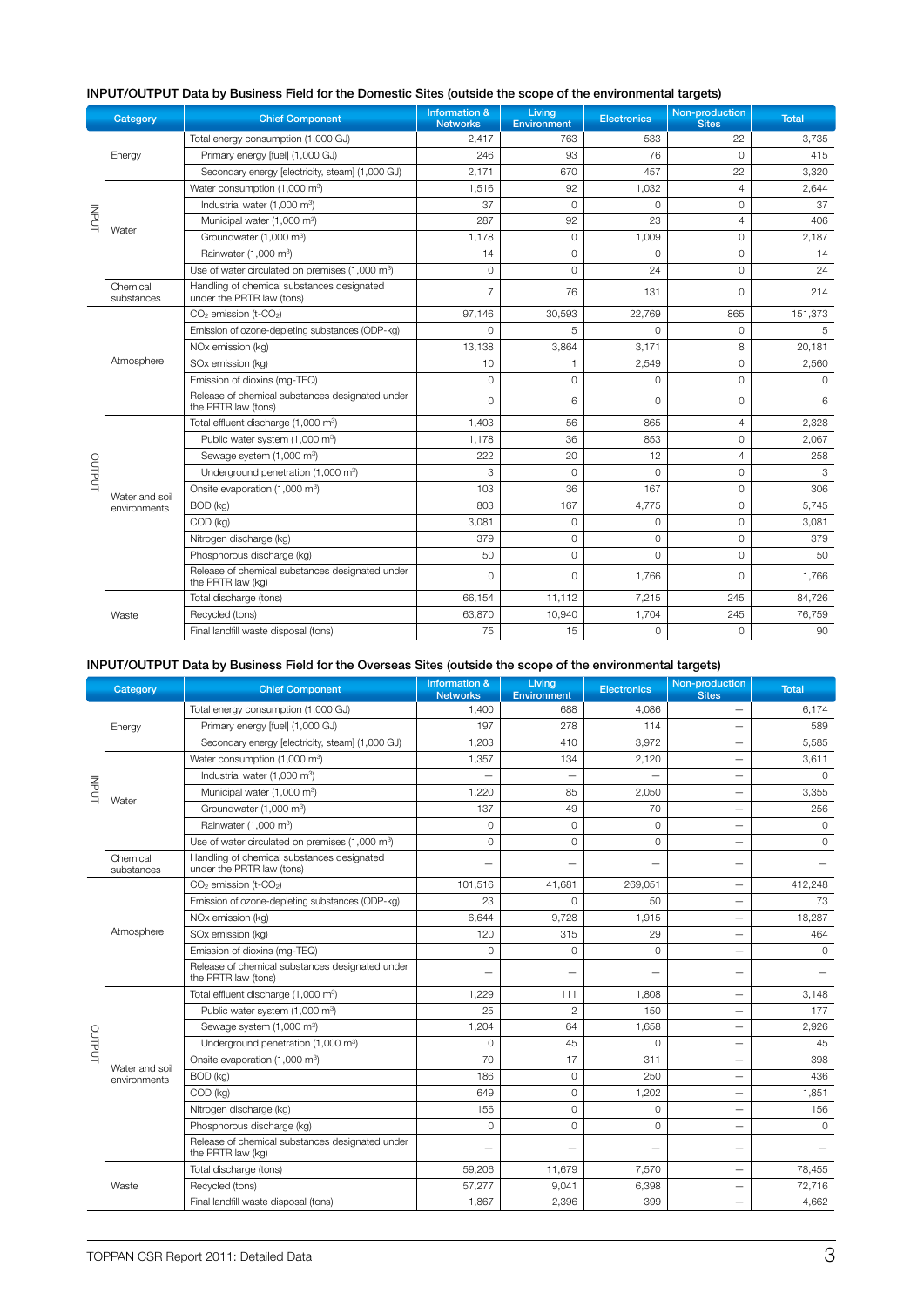#### Environmental Management Activities

#### ISO 14001 Certification (78 systems at 114 operational sites, as of March 31, 2011)

n ISO 14001 Certificates Obtained at Toppan Printing Co., Ltd. and Manufacturing Subsidiaries (within the scope of the environmental targets)

| <b>Operational Site</b><br>(Division or Manufacturing Subsidiary)                                                                                | Registrar                       | Registration<br><b>Date</b> |
|--------------------------------------------------------------------------------------------------------------------------------------------------|---------------------------------|-----------------------------|
| Shiga Plant (Toppan Electronics Products Co., Ltd.)                                                                                              | JQA                             | Jul. 1998                   |
| Kumamoto Plant (Toppan Electronics Products Co., Ltd.)                                                                                           | <b>JQA</b>                      | Nov. 1998                   |
| Toppan Cosmo, Inc. [Kashiwa Plant and Satte Plant of<br>Toppan Decor Products Inc.]                                                              | <b>JQA</b>                      | Mar. 2000                   |
| Niigata Plant (Toppan Electronics Products Co., Ltd.),<br>Niigata Plant (NEC Toppan Circuit Solutions, Inc.)                                     | <b>JQA</b>                      | Apr. 2000                   |
| Toyama Plant (including the Manufacturing Department<br>3 and Inspection Department] (NEC Toppan Circuit<br>Solutions, Inc.)                     | <b>JQA</b>                      | Aug. 2000                   |
| Sakado Site                                                                                                                                      | JQA                             | Oct. 2000                   |
| Ranzan Plant (Toppan Communication Products<br>Co., Ltd.)                                                                                        | <b>JQA</b>                      | Nov. 2000                   |
| Akihabara Office (Living Environment Division)                                                                                                   | JQA                             | Mar. 2001                   |
| Itabashi Site (Information and Communication Division)<br>[including Toppan Joho Kako Co., Ltd.]                                                 | <b>JQA</b>                      | Feb. 2002                   |
| Fukusaki Plant (Toppan Packaging Products Co., Ltd.)<br>[including Toppan Packs Co., Ltd. and the Wakayama<br>Plant of Toppan Plastic Co., Ltd.] | JQA                             | Jul. 2002                   |
| Toppan Group Kawaguchi Site                                                                                                                      | JQA                             | Aug. 2002                   |
| Takino Plants (Information and Communication<br>Division, Living Environment Division)                                                           | <b>JQA</b>                      | Oct. 2002                   |
| Gunma Plant (Toppan Packaging Products Co., Ltd.)                                                                                                | <b>JQA</b>                      | Jul. 2003                   |
| Asaka Plant (Toppan Printing Co., Ltd.)                                                                                                          | <b>JQA</b>                      | Dec. 2003                   |
| Mito Plant (Toppan Prosprint Co., Ltd.)                                                                                                          | <b>JSA</b>                      | Jan. 2004                   |
| Saitama Plant, Miyagi Plant, Sano Plant (Toppan<br>Containers Co., Ltd.)                                                                         | JQA                             | Apr. 2004                   |
| Toppan Electronics Fuji Co., Ltd.                                                                                                                | <b>JQA</b>                      | Jun. 2004                   |
| Hiroshima Office (Chugoku & Shikoku Subdivision),<br>Fukuyama Plant (Toppan Joho Kako Co., Ltd.)                                                 | SAI<br><b>GLOBAL</b>            | Oct. 2004                   |
| Kansai Division                                                                                                                                  | <b>JQA</b>                      | Nov. 2004                   |
| Higashinihon Division                                                                                                                            | <b>JQA</b>                      | Mar. 2005                   |
| Koto Plant (Toppan Prosprint Co., Ltd.)                                                                                                          | <b>JQA</b>                      | Mar. 2005                   |
| <b>Technical Research Institute</b>                                                                                                              | <b>JQA</b>                      | May 2005                    |
| Sapporo Plant, Chitose Plant (Hokkaido Division)                                                                                                 | <b>JSA</b>                      | Jun. 2005                   |
| Mie Site (Electronics Division)                                                                                                                  | <b>JQA</b>                      | Jan. 2006                   |
| Koshigaya Plant, Kawaguchi Plant, Sagamihara Plant<br>(Toppan Plastic Co., Ltd.)                                                                 | SAI<br><b>GLOBAL</b>            | Dec. 2006                   |
| Ranzan Plant, Kyushu Plant (Toppan Packaging<br>Service Co., Ltd.)                                                                               | JQA                             | Feb. 2007                   |
| Sagamihara Plant (Toppan Packaging Products<br>Co., Ltd.)                                                                                        | SAI<br><b>GLOBAL</b>            | Mar. 2007                   |
| Saga Plant (Toppan Plastic Co., Ltd.)                                                                                                            | SAI<br><b>GLOBAL</b>            | Nov. 2007                   |
| Fukuoka Plant (Toppan Packaging Products Co., Ltd.)                                                                                              | SAI<br><b>GLOBAL</b>            | Oct. 2008                   |
| Head office, Kansai branch, Atsugi site (Toppan<br>Techno Co., Ltd.)                                                                             | SAI<br>GLOBAL                   | Mar. 2009                   |
| Sodegaura Beverage Plant (Toppan Packaging Service<br>Co., Ltd.)                                                                                 | SAI<br>GLOBAL                   | Apr. 2009                   |
| Fukuoka Plant (Toppan Communication Products<br>Co., Ltd.                                                                                        | SAI<br><b>GLOBAL</b>            | Oct. 2009                   |
| Fukaya Plant [including the Satte Site] (High<br>Performance Component Subdivision of the Living<br>Environment Division)                        | JQA                             | Mar. 2010                   |
| Nagoya Plant (Chubu Division of Toppan Printing<br>Co., Ltd.)                                                                                    | JQA                             | Dec. 2010                   |
| Mikkabi Plant (Toppan Packs Co., Ltd.)                                                                                                           | SAI<br>GLOBAL                   | Nov. 2010                   |
| Toppan Printing Co., Ltd. (Green Front Sakai)                                                                                                    | <b>BUREAU</b><br><b>VERITAS</b> | Mar. 2011                   |

n ISO 14001 Certificates Obtained at Domestic Subsidiaries (outside the scope of the environmental targets)

| <b>Operational Site (Group Company)</b>                                                                                                             | Registrar   | Registration<br><b>Date</b> |
|-----------------------------------------------------------------------------------------------------------------------------------------------------|-------------|-----------------------------|
| Ortus Technology Co., Ltd.                                                                                                                          | <b>JQA</b>  | Oct. 2000                   |
| Total Media Development Institute Co., Ltd.                                                                                                         | <b>JSA</b>  | Mar. 2001                   |
| Hino Plant (Toppan Forms Co., Ltd.)                                                                                                                 | <b>JQA</b>  | Jun. 2001                   |
| Head office and head office plant, Saitama Plant<br>(Livretech Co., Ltd.)                                                                           | <b>JCQA</b> | Jul. 2001                   |
| Fukushima Plant, Takino Plant (Toppan TDK Label<br>Co., Ltd.)                                                                                       | <b>JQA</b>  | Nov. 2001                   |
| Nishigaoka Site [including the Kawaguchi transport<br>department] (Toppan Logistics Co., Ltd.)                                                      | <b>JQA</b>  | Oct. 2002                   |
| Tosho Printing Co., Ltd. [including Creative Center Co.,<br>Ltd., Tosho Bindery Co., Ltd., and Tosho Bookbinding<br>Co., Ltd.]                      | ACI.        | May 2003                    |
| Fussa Plant (Toppan Forms Co., Ltd.)                                                                                                                | ACI.        | Feb. 2004                   |
| R&D Center (Toppan Forms Co., Ltd.)                                                                                                                 | <b>JQA</b>  | Mar. 2004                   |
| Hamamatsu Plant, Media Plant, Shizuoka Plant,<br>Nagoya Plant (Toppan Forms Tokai Co., Ltd.)                                                        | <b>JQA</b>  | Aug. 2004                   |
| Kyushu Plant (Toppan Forms Nishinihon Co., Ltd.)                                                                                                    | <b>JQA</b>  | Jan. 2005                   |
| Sagamihara Plant, Kita Plant, Nishi Plant,<br>Nishi Warehouse (Toppan TDK Label Co., Ltd.)                                                          | <b>JCQA</b> | Jan. 2005                   |
| Head office, Plate-making Center, Kobe Plant, Kyoto<br>Plant (Kansai Tosho Printing Co., Ltd.)                                                      | ACI.        | Jun. 2005.                  |
| Hino Plant (Toppan Media Printec Tokyo Co., Ltd.)                                                                                                   | JSA         | Nov. 2005                   |
| Kawamoto Plant (Toppan Forms Co., Ltd.)                                                                                                             | ACL.        | Aug. 2006                   |
| Esaka Center, Osaka Plant, Settsu Plant, Kobe Plant,<br>Ibaraki Logistics Center, KCF Co., Ltd. operational site<br>(Toppan Forms Kansai Co., Ltd.) | <b>JQA</b>  | Apr. 2007                   |
| Ortus Technology Kochi Co., Ltd.                                                                                                                    | ACI.        | Feb. 2008                   |
| Zama Plant (Toppan Media Printec Tokyo Co., Ltd.)                                                                                                   | <b>JACO</b> | Sep. 2009                   |
| Toppan Forms (Sanyo) Co., Ltd. [including the Sanin<br>Center]                                                                                      | <b>JQA</b>  | Oct. 2009                   |
| Gunma Plant (Tamapoly Co., Ltd.)                                                                                                                    | <b>JQA</b>  | Feb. 2011                   |

n ISO 14001 Certificates Obtained at Overseas Subsidiaries

| <b>Group Company</b>                                                                           | Registrar    | <b>Registration</b><br><b>Date</b> |
|------------------------------------------------------------------------------------------------|--------------|------------------------------------|
| Toppan Photomasks France SAS                                                                   | <b>LRQA</b>  | Oct. 2000                          |
| Toppan Photomasks, Inc. (Santa Clara, Round Rock)                                              | I ROA        | Nov. 2001                          |
| Siam Toppan Packaging Co., Ltd.                                                                | <b>MASCI</b> | Apr. 2002                          |
| Toppan Printing Co., (H.K.) Ltd.                                                               | <b>DNV</b>   | May 2002                           |
| Toppan Printing Co. (America), Inc.                                                            | <b>DNV</b>   | Dec. 2002                          |
| Toppan Chunghwa Electronics Co., Ltd.                                                          | SGS          | Oct. 2003                          |
| Toppan Printing Co., (Shenzhen) Ltd.                                                           | SSCC         | Dec. 2003                          |
| Toppan Photomasks Germany GmbH                                                                 | <b>LRQA</b>  | Oct. 2004                          |
| Toppan CFI (Taiwan) Co., Ltd.                                                                  | SGS          | Nov. 2004                          |
| P.T. Toppan Printing Indonesia                                                                 | <b>LRQA</b>  | Nov. 2004                          |
| Toppan Photomasks Co., Ltd. Shanghai<br>Toppan Photomasks Korea Limited                        | I ROA        | Feb. 2005                          |
| Toppan Printing Co., (Shanghai) Ltd.                                                           | CFC          | Feb. 2006                          |
| Toppan SMIC Electronics (Shanghai) Co., Ltd.                                                   | <b>BSI</b>   | Feb. 2007                          |
| Toppan Leefung Printing (Shanghai) Co., Ltd.                                                   | CCCI         | Apr. 2007                          |
| Toppan Yau Yue Paper Products (Shenzhen) Co., Ltd.                                             | SGS          | Nov. 2007                          |
| Shanghai Toppan Printing Co., Ltd.                                                             | <b>NQA</b>   | Jul. 2008                          |
| Toppan Yau Yue Paper Products (Dongguan) Co., Ltd.                                             | <b>MIC</b>   | Jan. 2009                          |
| Toppan Leefung Printing Limited<br>Toppan Leefung Packaging & Printing (Dongguan)<br>Co., Ltd. | <b>CNAS</b>  | Mar. 2009                          |
| Toppan Excel Printing (Guangzhou) Co., Ltd.                                                    | <b>CTC</b>   | May 2009                           |
| Beijing Nippo Printing Co., Ltd.                                                               | SGS          | Sep. 2009                          |
| Toppan Leefung Changcheng Printing (Beijing)<br>Co., Ltd.                                      | <b>7DHY</b>  | Nov. 2009                          |
| Toppan Security Printing Pte. Ltd.                                                             | <b>TUV</b>   | Aug. 2010                          |

Note: The company names accord with those mentioned in the registration certificate.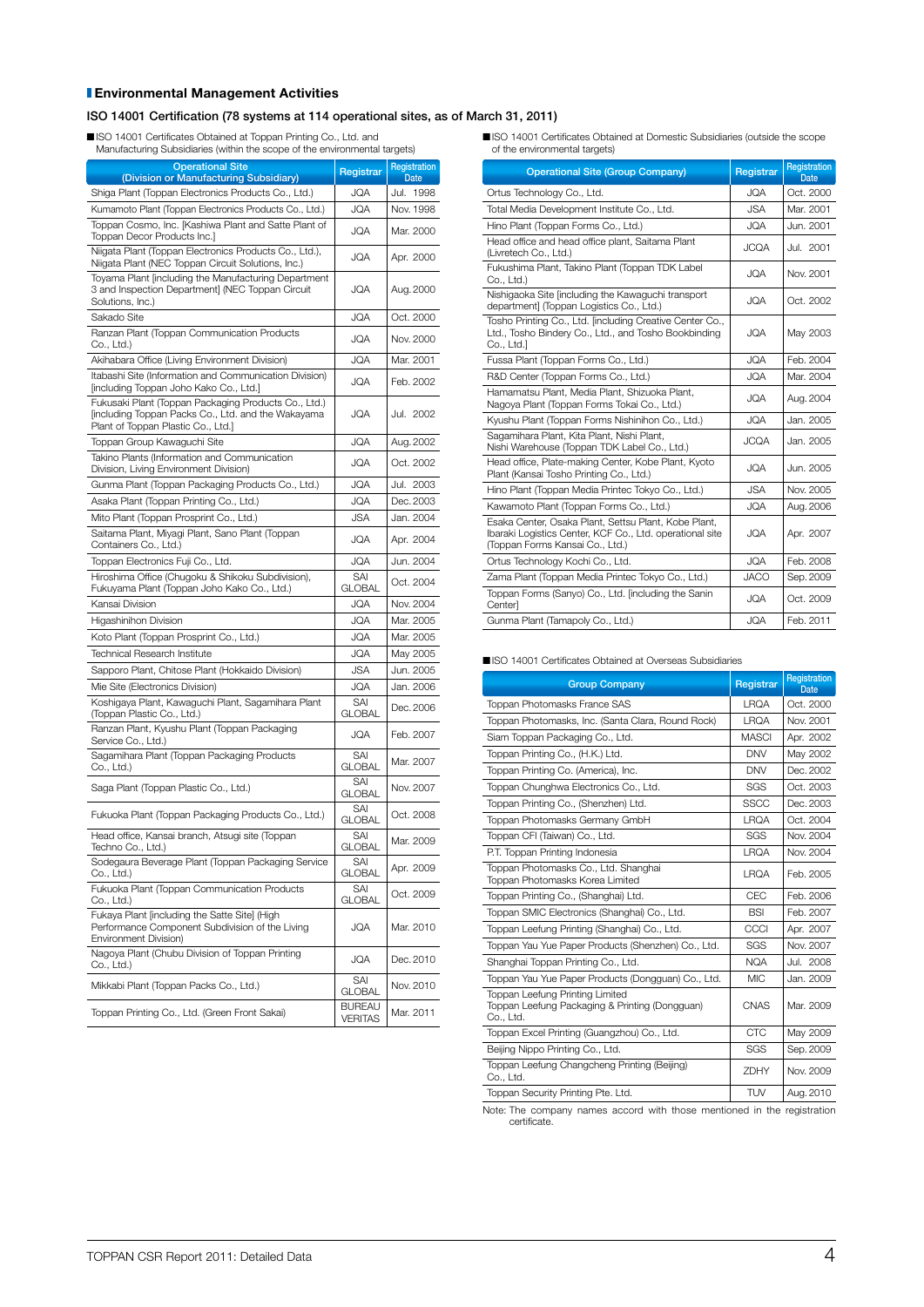#### **Mitigating Global Warming**

Mitigation of Global Warming through the Development of Energy-saving Measures

|                      | Main Measure in Fiscal 2010                 | <b>Reduction Result</b><br>$(t$ -CO <sub>2</sub> /year) | <b>Main Plan for Fiscal 2011</b>                                               | <b>Reduction Target</b><br>(t-CO <sub>2</sub> /year) |
|----------------------|---------------------------------------------|---------------------------------------------------------|--------------------------------------------------------------------------------|------------------------------------------------------|
| Information &        | Kawaguchi: Replaced once-through boilers    |                                                         | Itabashi: Apply inverter control for pumps                                     |                                                      |
| <b>Networks</b>      | Kansai: Optimized the capacities of boilers | $-1.280$                                                | Takino Securities Printing: Switch fuels through<br>the replacement of boilers | $-1.450$                                             |
|                      |                                             |                                                         | Gunma: Repair air leakage points in                                            |                                                      |
| Living Environment   | Gunma: Replaced refrigerating machines      | $-2.324$                                                | compressors                                                                    | $-1.961$                                             |
|                      | Satte: Replaced compressors                 |                                                         | Satte: Introduce operation control systems for                                 |                                                      |
|                      |                                             |                                                         | air-conditioning equipment                                                     |                                                      |
|                      | Kumamoto: Replaced refrigerating machines   |                                                         | Niigata: Manage operation by controlling the<br>number of pumps                |                                                      |
| Flectronics          | TNCSi Toyama: Regularly maintained and      | $-7.061$                                                | Sakai: Reduce the load of air conditioners for                                 | $-5.136$                                             |
|                      | checked compressors                         |                                                         | outside air processing (OAC-101) installed in<br>clean rooms                   |                                                      |
|                      | Technical Research Institute: Replaced      |                                                         | Technical Research Institute: Operate air fans                                 |                                                      |
| Non-production sites | turbo-refrigerating machines                | -75                                                     | at a low-air-volume setting during non-running<br>hours in clean rooms         | $-58$                                                |
| Total                |                                             | $-10.740$                                               |                                                                                | $-8.605$                                             |

#### Ratio by Energy Type (in terms of caloric value)



#### Electricity Consumption

(GWh)  $-1,500$ 1,376 ----- $\sim$   $\sim$   $\sim$ 1,326 1,305 1,260 1,283  $-1,200$  $-900 -600$  $-300$  $\Omega$ 2006 2007 2008 2009 2010 (Fiscal year)

#### Natural Gas Consumption **Natural Gas Consumption**



#### Fuel Efficiency of Company-owned Vehicles



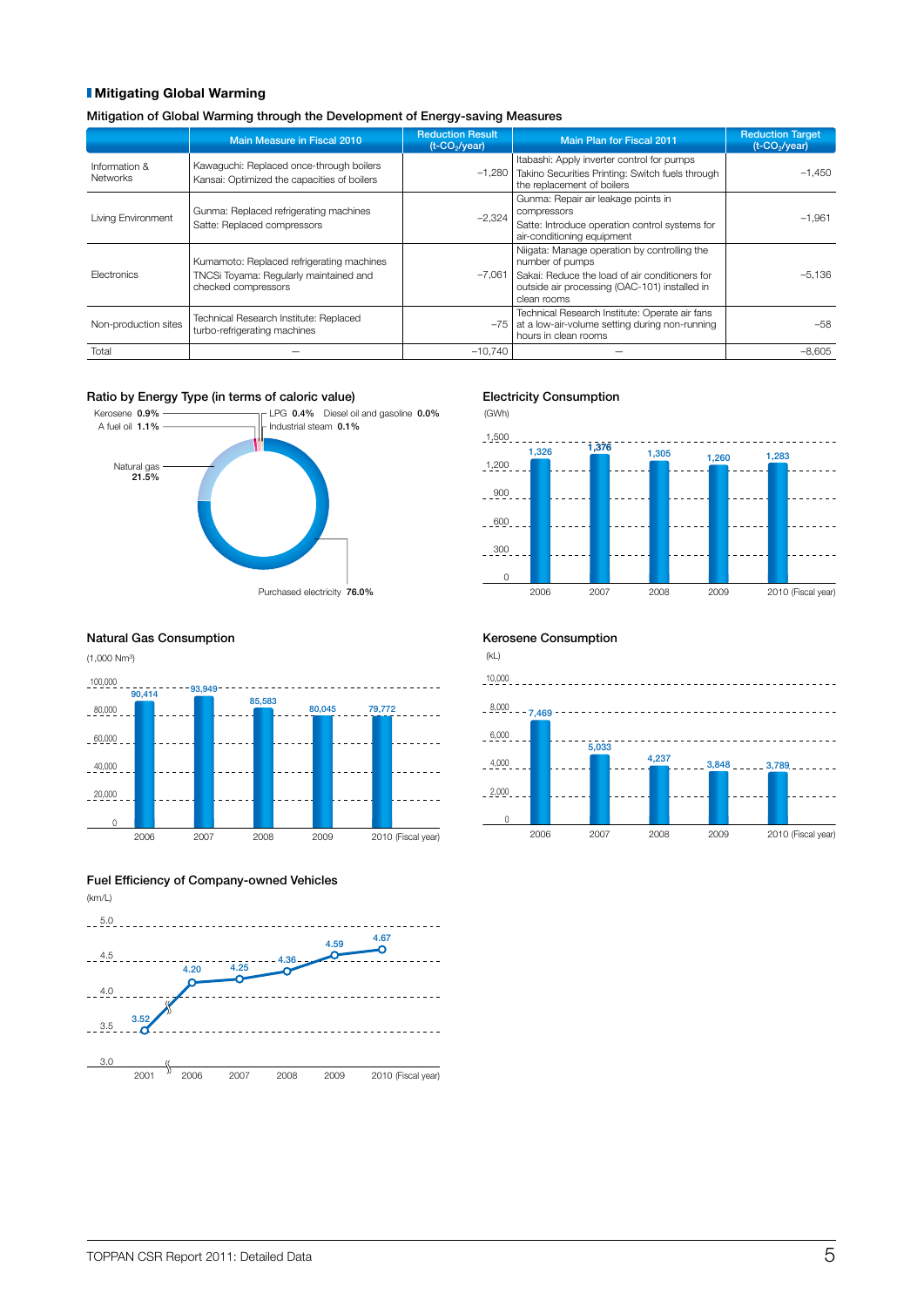#### **Building a Recycling-oriented Society**

#### Promotion of Waste Reduction and Recycling

|                                  | Main Measure in Fiscal 2010                                                                                                                                     | <b>Reduction Result</b><br>(tons/year) | <b>Main Plan for Fiscal 2011</b>                                                                                                                                                                     | <b>Reduction Target</b><br>(tons/year) |
|----------------------------------|-----------------------------------------------------------------------------------------------------------------------------------------------------------------|----------------------------------------|------------------------------------------------------------------------------------------------------------------------------------------------------------------------------------------------------|----------------------------------------|
| Information &<br><b>Networks</b> | Sendai: Reviewed the management methods<br>for cleaning wastewater treatment tanks<br>Kawaquchi: Reduced the volume of water for<br>washing developing machines | $-602$                                 | Kawaguchi: Reduce the generation of waste ink<br>Sakado: Treat waste oil and wastewater with<br>oil-water separators                                                                                 | $-20$                                  |
| Living Environment               | Gunma: Reduced the generation of incinerated<br>ash and waste oil<br>Chitose: Reduced the volume of waste oil                                                   | $-561$                                 | Gunma: Reduce the volume of ash through<br>improvements in the incineration efficiency of<br>incinerators<br>Toppan Containers Saitama: Reduce the<br>generation of waste pallets and waste ink cans | -650                                   |
| <b>Flectronics</b>               | Shiga: Internally treated waste liquids<br>Mie: Upgraded effluent treatment processes                                                                           | $-2,173$                               | Shiga: Internally treat waste liquids<br>Kumamoto: Reduce the generation of dewatered<br>sludge derived from effluent treatment                                                                      | $-640$                                 |
| Non-production sites             | Reduced the generation of non-industrial waste                                                                                                                  | $-100$                                 | Reduce the generation of non-industrial waste                                                                                                                                                        | $-100$                                 |
| Total                            |                                                                                                                                                                 | $-3.436$                               |                                                                                                                                                                                                      | $-1.410$                               |

Note: Includes measures to reduce waste discharge per unit of production value, improve the material recycling rate, reduce final landfill waste disposal, and expand the number of certified zero-emission sites.

#### Zero-emission Sites (TZERO-10) (51 plants certified in August 2010)

| <b>Operational Site</b>                                                                                             | Waste discharged<br>(tons) | <b>Recycled (tons)</b> | <b>Recycling Rate (%)</b> |
|---------------------------------------------------------------------------------------------------------------------|----------------------------|------------------------|---------------------------|
| Technical Research Institute (Toppan Printing Co., Ltd.)                                                            | 341.3                      | 341.3                  | 100.00%                   |
| Asaka Securities Printing Plant (Toppan Communication Products Co., Ltd.)                                           | 4,115.4                    | 4,115.4                | 100.00%                   |
| Ranzan Plant (Toppan Communication Products Co., Ltd.)                                                              | 749.6                      | 749.3                  | 99.96%                    |
| Asaka Plant (Toppan Electronics Products Co., Ltd.)                                                                 | 399.5                      | 399.5                  | 100.00%                   |
| Niigata Plant (Toppan Electronics Products Co., Ltd.)                                                               | 11,067.4                   | 11,066.9               | 100.00%                   |
| Niigata Plant (NEC Toppan Circuit Solutions, Inc.)                                                                  |                            |                        |                           |
| Mie Plant [Kameyama] (Toppan Electronics Products Co., Ltd.)                                                        | 1,727.0                    | 1,726.4                | 99.97%                    |
| Mie Plant [Tsu] (Toppan Electronics Products Co., Ltd.)                                                             | 4,329.2                    | 4,329.2                | 100.00%                   |
| Kumamoto Plant (Toppan Electronics Products Co., Ltd.)                                                              | 4,747.2                    | 4,746.5                | 99.99%                    |
| Toppan Electronics Fuji Co., Ltd.                                                                                   | 227.0                      | 223.2                  | 98.33%                    |
| Toyama Plant (NEC Toppan Circuit Solutions, Inc.)                                                                   | 2,947.3                    | 2,945.7                | 99.94%                    |
| Satte Site (Fukaya Plant of Toppan Printing Co., Ltd.)                                                              | 574.8                      | 574.8                  | 100.00%                   |
| Itabashi Site                                                                                                       | 9,138.4                    | 9,088.4                | 99.45%                    |
| Asaka Site [Commercial Printing Subdivision, Publications Subdivision] (Toppan Communication<br>Products Co., Ltd.) | 8,552.2                    | 8,546.1                | 99.93%                    |
| Asaka Site (Toppan Joho Kako Co., Ltd.)                                                                             |                            |                        |                           |
| Sakado Site                                                                                                         | 25,833.7                   | 25,833.7               | 100.00%                   |
| Kawaguchi Site                                                                                                      | 40,223.4                   | 40,223.4               | 100.00%                   |
| Itabashi Plant (Toppan Joho Kako Co., Ltd.)                                                                         | 22,437.7                   | 22.419.9               | 99.92%                    |
| Sagamihara Plant (Toppan Packaging Products Co., Ltd.)<br>Sagamihara Plant (Toppan Packs Co., Ltd.)                 | 19,010.6                   | 19,010.6               | 100.00%                   |
| Saitama Plant (Toppan Containers Co., Ltd.)                                                                         | 9.164.3                    | 9.079.0                | 99.07%                    |
| Sano Plant (Toppan Containers Co., Ltd.)                                                                            | 4,381.7                    | 4,330.2                | 98.82%                    |
| Miyagi Plant (Toppan Containers Co., Ltd.)                                                                          | 3,735.6                    | 3,717.6                | 99.52%                    |
| Kumagaya Site (Toppan Containers Co., Ltd.)                                                                         | 248.9                      | 248.8                  | 99.96%                    |
| Koshigaya Plant (Toppan Plastic Co., Ltd.)                                                                          | 372.2                      | 369.1                  | 99.15%                    |
|                                                                                                                     |                            |                        |                           |
| Sagamihara Plant (Toppan Plastic Co., Ltd.)                                                                         | 87.2                       | 87.2                   | 100.00%                   |
| Wakayama Manufacturing Department (Fukusaki Plant of Toppan Plastic Co., Ltd.)                                      | 150.0                      | 150.0                  | 100.00%                   |
| Ranzan Plant (Toppan Packaging Service Co., Ltd.)                                                                   | 294.2                      | 294.1                  | 99.99%                    |
| Sodegaura Beverage Plant (Toppan Packaging Service Co., Ltd.)                                                       | 633.4                      | 623.3                  | 98.41%                    |
| Kyushu Plant (Toppan Packaging Service Co., Ltd.)                                                                   | 176.8                      | 176.8                  | 100.00%                   |
| Kashiwa Plant (Toppan Decor Products Inc.)                                                                          | 246.5                      | 246.5                  | 100.00%                   |
| Satte Plant (Toppan Decor Products Inc.)                                                                            | 6,151.7                    | 6,151.7                | 100.00%                   |
| Itami Plant (Toppan Packaging Products Co., Ltd.)                                                                   | 9,335.6                    | 9.288.0                | 99.49%                    |
| Toppan Harima Products Co., Ltd.                                                                                    | 574.7                      | 574.7                  | 100.00%                   |
| Takino Plant (Toppan Communication Products Co., Ltd.)                                                              | 11,892.2                   | 11,801.9               | 99.24%                    |
| Takino Plant (Toppan Packaging Products Co., Ltd.)                                                                  | 5,104.2                    | 5,100.9                | 99.94%                    |
| Takino Securities Printing Plant (Toppan Communication Products Co., Ltd.)                                          | 1,127.3                    | 1,127.1                | 99.98%                    |
| Nagoya Plant (Chubu Division)                                                                                       | 5,254.9                    | 5,252.1                | 99.95%                    |
| Matsuzaka Plant (Toppan Packaging Products Co., Ltd.)                                                               | 2,586.6                    | 2,564.3                | 99.14%                    |
| Mikkabi Plant (Toppan Chubu Insatsu Kako Co., Ltd.)                                                                 | 3,616.3                    | 3,585.1                | 99.14%                    |
| Fukuoka Plant (Toppan Packaging Products Co., Ltd.)                                                                 | 5,348.6                    | 5.346.8                | 99.97%                    |
| Fukuoka Plant (Toppan Communication Products Co., Ltd.)                                                             | 5,671.8                    | 5,671.8                | 100.00%                   |
| Saga Plant (Toppan Plastic Co., Ltd.)                                                                               | 214.5                      | 213.9                  | 99.71%                    |
| Tamana Plant (Nishinihon Site of Toppan Packs Co., Ltd.)                                                            | 5,286.6                    | 5,286.6                | 100.00%                   |
| Fukuyama Plant (Toppan Joho Kako Co., Ltd.)                                                                         | 4,248.8                    | 4,218.9                | 99.30%                    |
| Sendai Plant (Higashinihon Division)                                                                                | 4,912.5                    | 4,814.8                | 98.01%                    |
| Sapporo Plant (Hokkaido Division)                                                                                   | 2,522.7                    | 2,522.3                | 99.98%                    |
| Chitose Plant (Hokkaido Division)                                                                                   | 5,070.9                    | 5,043.2                | 99.45%                    |
| Mito Plant (Toppan Prosprint Co., Ltd.)                                                                             | 4,585.1                    | 4,582.5                | 99.94%                    |
| Koto Plant (Toppan Prosprint Co., Ltd.)                                                                             | 1,686.9                    | 1,684.9                | 99.88%                    |
| Sansei Printing Ltd.                                                                                                | 42.0                       | 42.0                   | 100.00%                   |
| Toppan office inside Fukuren Co., Ltd.                                                                              | 71.5                       | 71.5                   | 100.00%                   |
| Fukaya Plant (High Performance Component Subdivision of the Living Environment Division of                          |                            |                        |                           |
| Toppan Printing Co., Ltd.)                                                                                          | 315.5                      | 315.5                  | 100.00%                   |
| Sakai Plant (Toppan Electronics Products Co., Ltd.)                                                                 | 241.9                      | 240.7                  | 99.51%                    |

Note: Two criteria were set for certifying operational sites as zero-emission sites in August 2010. 1) For first-time certification, a site is required to have attained a recycling rate<br>of 98% or over in fiscal 2009. 2) Fo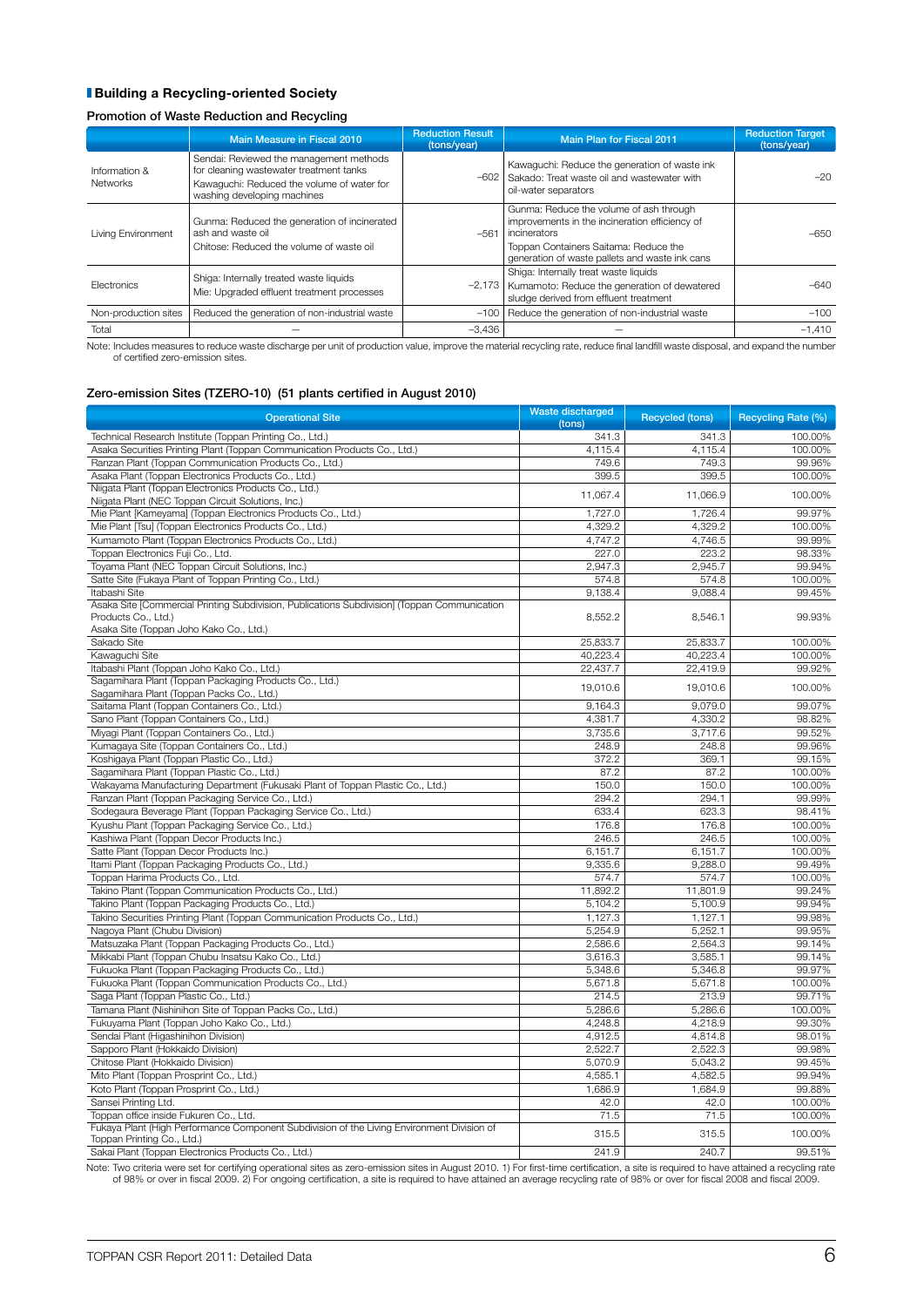#### **I** Preventing Pollution / Controlling Chemical Substances

#### **PRTR Results for Fiscal 2010** (Unit: kg/year)

|          |                          | ד וזווו ווכאשונה וטו וואסור ווווו                                         |               |                |                |                |                | (UTIIL NY year) |
|----------|--------------------------|---------------------------------------------------------------------------|---------------|----------------|----------------|----------------|----------------|-----------------|
| PRTR No. | Former<br>No.            | <b>Chemical Substance</b>                                                 | <b>Handle</b> | Release        |                |                |                |                 |
|          |                          |                                                                           |               |                | 1. Atmosphere  | 2. Water       | 3. Soil        | <b>Transfer</b> |
| 20       | 16                       | 2-aminoethanol                                                            | 59,096        | $\Omega$       | $\Omega$       | $\Omega$       | $\Omega$       | 24,597          |
| 30       | 24                       | Linear alkylbenzenesulfonate and chlorides                                | 2,828         | 0              | $\Omega$       | $\Omega$       | $\Omega$       | 1,036           |
| 44       |                          | Indium and its compounds                                                  | 10,911        | $\Omega$       | $\Omega$       | $\Omega$       | $\Omega$       | 1,899           |
| 53       | 40                       | Ethylbenzene                                                              | 26,805        | 5,717          | 5,717          | $\circ$        | $\circ$        | 239             |
| 58       | 45                       | Ethylene glycol monomethyl ether                                          | 5.817         | 291            | 291            | $\Omega$       | $\Omega$       | 913             |
| 59       | 46                       | Ethylenediamine                                                           | 8,210         | $\mathbf 0$    | $\Omega$       | $\Omega$       | $\Omega$       | 8,098           |
| 71       | $\equiv$                 | Ferric chloride                                                           | 2,688,598     | $\overline{7}$ | $\overline{0}$ | $\overline{7}$ | $\Omega$       | 2,357,026       |
| 76       | 61                       | ε-caprolactam                                                             | 3,972         | $\Omega$       | $\Omega$       | $\Omega$       | $\Omega$       | 498             |
| 80       | 63                       | Xylene                                                                    | 65,077        | 6.466          | 6.466          | 0              | $\circ$        | 297             |
| 82       | 64                       | Silver and its water-soluble compounds                                    | 1,030         | $\Omega$       | $\Omega$       | $\Omega$       | $\Omega$       | $\Omega$        |
| 87       | 68                       | Chromium and trivalent chromium compounds                                 | 28,194        | 6              | $\mathbf{O}$   | 6              | $\circ$        | 7,836           |
| 88       | 69                       | Hexavalent chromium compounds                                             | 18,515        | $\Omega$       | $\Omega$       | $\Omega$       | $\circ$        | 892             |
| 144      | 108                      | Inorganic cyanide compounds                                               | 2,067         | 0              | $\mathbf{O}$   | 0              | $\circ$        | 106             |
| 151      | $\overline{\phantom{m}}$ | 1,3-dioxolane                                                             | 16,558        | 539            | 539            | $\Omega$       | $\Omega$       | 7,622           |
| 243      | 179                      | Dioxins (mg-TEQ)                                                          | 818           | 76             | 76             | $\Omega$       | $\circ$        | 742             |
| 272      | 207                      | Copper salts (water-soluble, except complex salts)                        | 1,293,976     | 421            | $\Omega$       | 420            | $\Omega$       | 257,292         |
| 275      | $\overline{\phantom{0}}$ | Sodium dodecyl sulfate                                                    | 1,051         | 0              | $\circ$        | $\Omega$       | $\circ$        | $\Omega$        |
| 291      | 218                      | 1,3,5-tris(2, 3-epoxypropyl)-1,3,5-triazine<br>$-2,4,6(1H,3H,5H)$ -trione | 2,152         | $\Omega$       | $\Omega$       | $\Omega$       | $\Omega$       | 387             |
| 296      | $\overline{\phantom{0}}$ | 1,2,4-trimethylbenzene                                                    | 54,916        | 2,643          | 2,643          | 0              | $\circ$        | 1,142           |
| 297      | 224                      | 1,3,5-trimethylbenzene                                                    | 6,528         | 1,057          | 1,057          | 0              | $\overline{0}$ | 5,471           |
| 300      | 227                      | Toluene                                                                   | 3,810,999     | 380,699        | 380,699        | $\Omega$       | $\mathbf 0$    | 411,998         |
| 308      | 231                      | Nickel                                                                    | 56,302        | 0              | $\circ$        | $\Omega$       | $\circ$        | 1,584           |
| 309      | 232                      | Nickel compounds                                                          | 25,637        | 82             | $\Omega$       | 82             | $\Omega$       | 21,730          |
| 395      | $\overline{\phantom{0}}$ | Water-soluble salts of peroxodisulfuric acid                              | 285.321       | $\circ$        | $\mathbf 0$    | $\Omega$       | $\mathbf 0$    | $\Omega$        |
| 405      | 304                      | Boron and its compounds                                                   | 1,702         | 24             | $\Omega$       | 24             | $\Omega$       | $\overline{2}$  |
| 411      | 310                      | Formaldehvde                                                              | 45,393        | 32             | 32             | $\Omega$       | $\overline{0}$ | 106             |
| 412      | 311                      | Manganese and its compounds                                               | 7,848         | 15             | $\Omega$       | 15             | $\mathbf 0$    | 3,420           |
| 420      | 320                      | Methyl methacrylate                                                       | 6,542         | 417            | 417            | $\circ$        | $\mathbf 0$    | 1,028           |
| 438      |                          | Methylnaphthalene                                                         | 87,426        | 408            | 408            | 0              | 0              | $\Omega$        |
| 448      | $II-78$                  | Methylenebis(4,1-phenylene) diisocyanate                                  | 57,498        | $\circ$        | $\Omega$       | $\Omega$       | 0              | 3,934           |
|          |                          | Total of currently designated substances                                  | 8,680,970     | 398,823        | 398,270        | 554            | $\Omega$       | 3,119,151       |
|          |                          | Total of formerly designated substances                                   | 5,478,691     | 395,226        | 394,680        | 547            | 0              | 747,528         |

Notes: •Period covered: April 1, 2010–March 31, 2011<br>•Substances designated: The 30 substances shown above; both former and current PRTR numbers under the "Act on Confirmation, etc. of Release Amounts of Specific Chemical Substances in the Environment and Promotion of Improvements to the Management Thereof" of Japan are shown to the left of the name of each substance.

•Operational sites covered: Sites that handle more than 1.0 ton of Class I designated chemical substances per year. (Or specified Class I designated chemical substances in excess of 0.5 tons per year.)

•The total transfer is the sum of transfers into waste and sewage systems.

#### Ratio of Greenhouse Gas Emissions by Type

(in tons of  $CO<sub>2</sub>$  equivalent) (Unit: ratio: % total: t-CO<sub>2</sub>)

Fiscal Year CO2 CH4 N2O Total 2007 99.93 — 0.07 805,109 2008 99.93 — 0.07 751,901 2009 99.92 — 0.08 715,729 2010 | 99.93 |  $-$  | 0.07 | 722,724

#### Ratio of Greenhouse Gas Emissions by Source

| (in tons of $CO2$ equivalent) |                        |                 | (Unit: ratio: % total: t-CO <sub>2</sub> ) |              |  |
|-------------------------------|------------------------|-----------------|--------------------------------------------|--------------|--|
| <b>Fiscal Year</b>            | <b>Electricity Use</b> | <b>Fuel Use</b> | <b>Waste Incineration</b>                  | <b>Total</b> |  |
| 2007                          | 65                     | 32              |                                            | 805,109      |  |
| 2008                          | 66                     | 31              |                                            | 751,901      |  |
| 2009                          | 66                     | 30              |                                            | 715,729      |  |
| 2010                          |                        | 29              |                                            | 722,724      |  |

Note: Calculated by the method specified in the Guidelines for Calculating Greenhouse Gas Emissions from Businesses (2003) from the Ministry of the Environment of Japan.

#### **Promoting the Conservation of Biodiversity**

#### ECO-GREEN Purchasing

| Fiscal Year ' | 2007  | 2008  | 2009  |       |
|---------------|-------|-------|-------|-------|
| Case          | 2,675 | 2,753 | 2,634 | 2,703 |

Note: ECO-GREEN is a toilet paper composed of about 50% used Cartocan paper.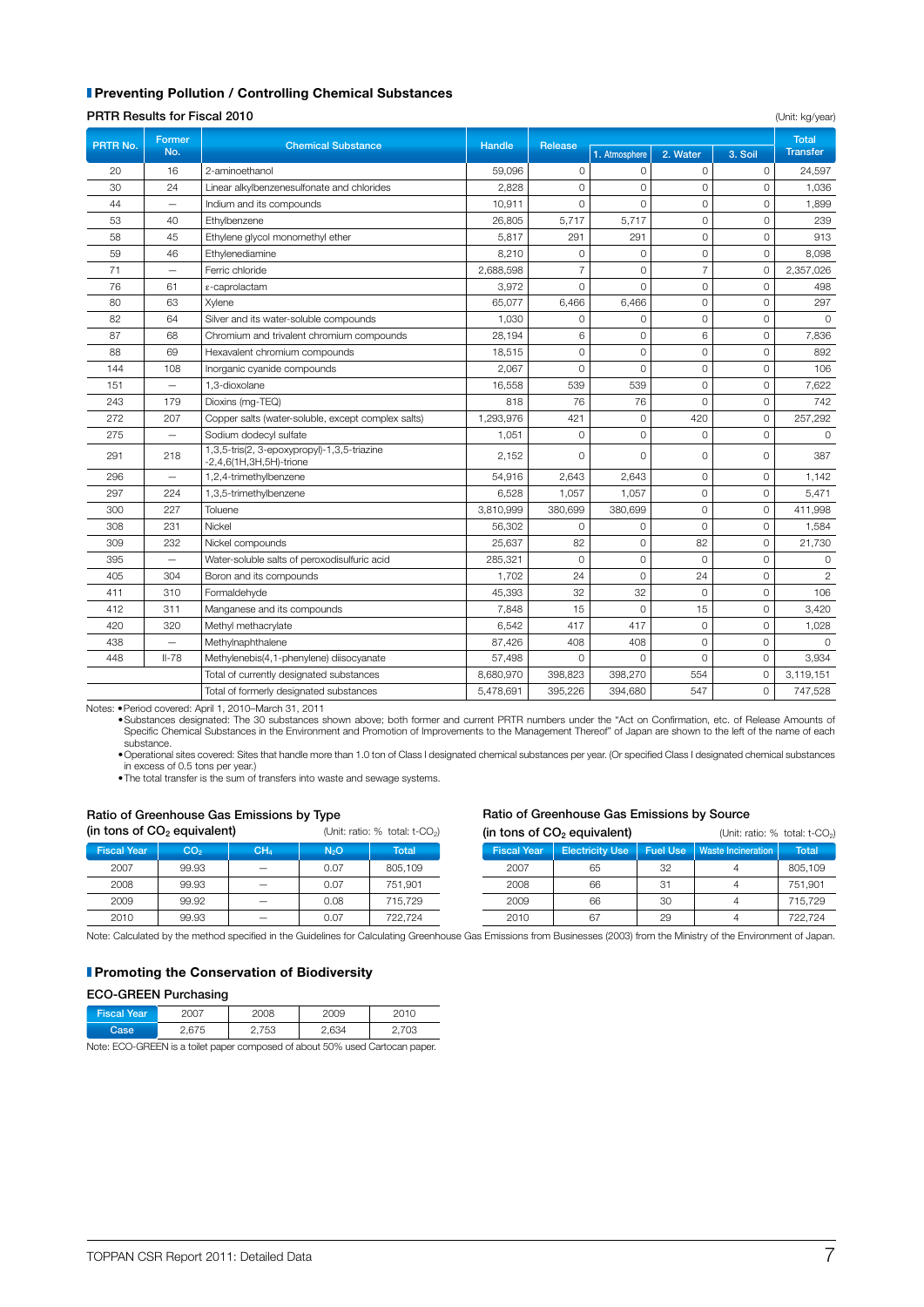#### **Eco-creativity Activities**

List of Environmentally Friendly Products

| <b>Business</b><br><b>Field</b> | <b>Product</b>                                               | <b>Environmental Point</b>                                                              |
|---------------------------------|--------------------------------------------------------------|-----------------------------------------------------------------------------------------|
|                                 | Ecothrough card                                              | Suitability for disposal                                                                |
|                                 | Paper IC Card                                                | Use of recycled materials                                                               |
|                                 | <b>Bulky Waste Processing Sticker</b>                        | Resource-saving (reduced use                                                            |
| Securities and Cards            | Card for ETC                                                 | of materials)<br>Suitability for disposal                                               |
|                                 | Rewritable Paper                                             | Long product life                                                                       |
|                                 | Ultra-thin DM                                                | Resource-saving                                                                         |
|                                 | Green Bankbook                                               | Recyclability                                                                           |
|                                 | <b>KAMICARD®</b>                                             | Biodegradability, recyclability                                                         |
|                                 | <b>KAMI-RFID CARD</b>                                        | Easy separation and                                                                     |
|                                 |                                                              | disassembly, recyclability<br>Resource-saving (reduced use                              |
|                                 | Eco Pack (life-size POP display)                             | of materials)                                                                           |
|                                 | Paper Desk Calendar                                          | Use of recycled materials                                                               |
|                                 | Ecology Calendar                                             | Use of recycled materials                                                               |
|                                 | Eco POP                                                      | Use of recycled materials,<br>suitability for disposal,<br>energy-saving                |
|                                 | Cerap                                                        | Suitability for disposal                                                                |
| Commercial Printing             | Eco Pack Stand                                               | Resource-saving                                                                         |
|                                 | Eco Pack Multipanel                                          | Reusability                                                                             |
|                                 | Eco Floor Sticker                                            | Suitability for disposal                                                                |
|                                 | Eco Pack End Panel                                           | Resource-saving                                                                         |
|                                 | Eco Pack Stand, Round-type                                   | Resource-saving                                                                         |
|                                 | <b>EPOP</b>                                                  | Use of safe materials                                                                   |
|                                 | Eco Pack Multipanel Mini                                     | Reusability                                                                             |
|                                 | Multicube POP                                                | Reusability                                                                             |
| Publication<br>Printing         | Recycled vegetable-Oil Ink<br>Polyurethane Reactive Hot-Melt | Use of recycled materials<br>Easy separation and<br>disassembly                         |
|                                 | Non-Vinyl Chloride Lenticular Lens                           | Suitability for disposal                                                                |
|                                 | Disk Tottokun Series                                         | Recyclability                                                                           |
|                                 | Halogen-free printed wiring board                            | Suitability for disposal                                                                |
|                                 | Anti-reflection film                                         | Use of safe materials                                                                   |
|                                 | Color filter (resin black matrix [BM])                       | Use of safe materials                                                                   |
| <b>Electronics</b>              | Palladium-plated leadframe                                   | Use of safe materials                                                                   |
|                                 | Lead-free solder coated printed<br>wiring board              | Use of safe materials                                                                   |
|                                 | <b>GL Family</b>                                             | Suitability for disposal                                                                |
|                                 | Standing pouch for refill                                    | Resource-saving (reduced use                                                            |
|                                 |                                                              | of materials)<br>Resource-saving (reduced use                                           |
|                                 | <b>Bottled Pouch</b>                                         | of materials)                                                                           |
|                                 | Plastic Container Made from<br>Recycled Materials            | Use of recycled materials                                                               |
|                                 | Ecogloss (environmentally-friendly<br>gloss finishing)       | Resource-saving (reduced use<br>of exhaustible materials), use<br>of recycled materials |
|                                 | Recording Media Packaging                                    | Resource-saving (reduced use<br>of exhaustible materials)                               |
|                                 | TT Paper Can                                                 | Easy separation and<br>disassembly                                                      |
|                                 | Neovert                                                      | Use of recycled materials                                                               |
|                                 | Ecotainer                                                    | Resource-saving (reduced use                                                            |
|                                 |                                                              | of exhaustible resources)<br>Resource-saving (reduced use                               |
| <b>Packaging</b>                | <b>TL-PAK</b><br>EP-PAK (EP-GL)                              | of exhaustible resources)<br>Resource-saving (reduced                                   |
|                                 |                                                              | energy usage in logistics)<br>Resource-saving (reduced                                  |
|                                 | EP-PAK (AI)                                                  | energy usage in logistics)<br>Resource-saving (reduced use                              |
|                                 | Stand-up Laminated Tube                                      | of materials)<br>Easy separation and                                                    |
|                                 | Recyclen Cap                                                 | disassembly<br>Resource-saving (reduced use                                             |
|                                 | AP Cartons                                                   | of energy in logistics)<br>Resource-saving (reduced use                                 |
|                                 | Micro-Flute                                                  | of energy in logistics)                                                                 |
|                                 | TP-Tray                                                      | Recyclability                                                                           |
|                                 | Corrugated Absorber                                          | Recyclability                                                                           |
|                                 | AD-Case                                                      | Resource-saving (reduced use<br>of materials)                                           |
|                                 | Cartocan                                                     | Recyclability                                                                           |

| <b>Business</b><br>Field | Product                                                         | <b>Environmental Point</b>                              |
|--------------------------|-----------------------------------------------------------------|---------------------------------------------------------|
|                          | Paper Cup Made from Recycled                                    | Use of recycled materials                               |
|                          | Paper                                                           | Resource-saving (use of                                 |
|                          | Cup made from Tree-Free paper                                   | byproducts)                                             |
|                          | Biodegradable Package                                           | Biodegradability                                        |
|                          | Cylindrical Paper Cartridges                                    | Resource-saving (reduced use<br>of energy in logistics) |
|                          | Coated Barrier Film                                             | Suitability for disposal                                |
|                          | <b>GL-C Bottle</b>                                              | Resource-saving                                         |
|                          | GX film                                                         | Resource-saving                                         |
|                          | Jar Plus<br><b>Tray All</b>                                     | Resource-saving<br>Easy separation and disassembly      |
|                          | GL Film Lined Paper Cup                                         | Resource-saving                                         |
|                          | Double-Wall Barrier Cup                                         | Resource-saving                                         |
|                          | Oil-Proof Paper                                                 | Use of safe materials                                   |
|                          | <b>Functional Coated Paper</b>                                  | Recyclability                                           |
|                          | In-Mold Barrier Cup                                             | Resource-saving                                         |
|                          | Tamper-Evident Recyclen Cap<br>Easy peel-off thermo-cap for PET | Easy separation and disassembly<br>Easy separation and  |
|                          | bottles                                                         | disassembly                                             |
|                          | Ecoband                                                         | Resource-saving                                         |
|                          | Water-based Cold Seal                                           | Reduced release of chemical<br>substances               |
|                          | Biodegradable Plant Pot                                         | Biodegradability                                        |
|                          | Barrier Cup (NSP Process)                                       | Resource-saving                                         |
|                          | <b>Plastic Clip</b><br>Notchless Easy-cut Container             | Recyclability<br>Resource-saving (reduced energy        |
|                          | (AL type)                                                       | expended in manufacturing)                              |
|                          | Recycled PET Clear Case                                         | Recyclability                                           |
|                          | <b>ALUGLAS</b>                                                  | Suitability for disposal                                |
|                          | Stripping and heat-sensitive label<br>for glass bottles         | Easy separation and disassembly                         |
|                          | Food container made from<br>heat-resistant                      | Resource-saving                                         |
|                          | Paper carton with tamper evident<br>closure                     | Resource-saving                                         |
| Packaging                | One-piece occlusion-preventive<br>plug for TL-PAKs              | Resource-saving                                         |
|                          | Sealed paper tray                                               | Resource-saving                                         |
|                          | Flexible packaging material using<br>paper                      | Resource-saving                                         |
|                          | Clear UV-Blocking Film                                          | Suitability for disposal                                |
|                          | Injection-molded articles of                                    | Resource-saving                                         |
|                          | biomass-plastics<br>EL-Case                                     | Easy separation and disassembly                         |
|                          | Oil-proof paper for fluorine-free<br>cardboard                  | Use of safe materials                                   |
|                          | Paper cup made from pulp from                                   | Resource-saving                                         |
|                          | forest-thinning<br>GL-compliant back sheet for solar            | Suitability for disposal, long                          |
|                          | cells<br>Paper composite container                              | product life<br>Resource-saving, recyclability          |
|                          | Pouch-type fragrance container                                  | Resource-saving, recyclability                          |
|                          | Resource-saving Cartocan                                        | Resource-saving, recyclability                          |
|                          | (rectangular type)                                              | Reduced release of chemical                             |
|                          | Packaging materials using<br>low-migration type adhesives       | substances, use of safe<br>materials                    |
|                          | Delayed-tack label for glass<br>bottles (film type)             | Easy separation and<br>disassembly, resource-saving     |
|                          | Cylindrical paper-complex<br>container                          | Resource-saving                                         |
|                          | High Resistance Flexible Pouch                                  | Resource-saving                                         |
|                          | Folding Pouch (for refilling)                                   | Easy separation and disassembly                         |
|                          | In-mold Decorated Components                                    | Reduced release of chemical<br>substances               |
|                          | Aluminum-free Dead-fold Lid<br>Material                         | Suitability for disposal                                |
|                          | Solar cell back sheet                                           | Energy-saving                                           |
|                          | Special Shaped Pouch with<br>Embossing and Laser-cutting        | Easy separation and disassembly                         |
|                          | Heat-insulating Paper with                                      | Reduced energy consumption                              |
|                          | Foamed Layer                                                    | in production<br>Resource-saving, suitability for       |
|                          | Moisture-barrier standing pouch                                 | disposal                                                |